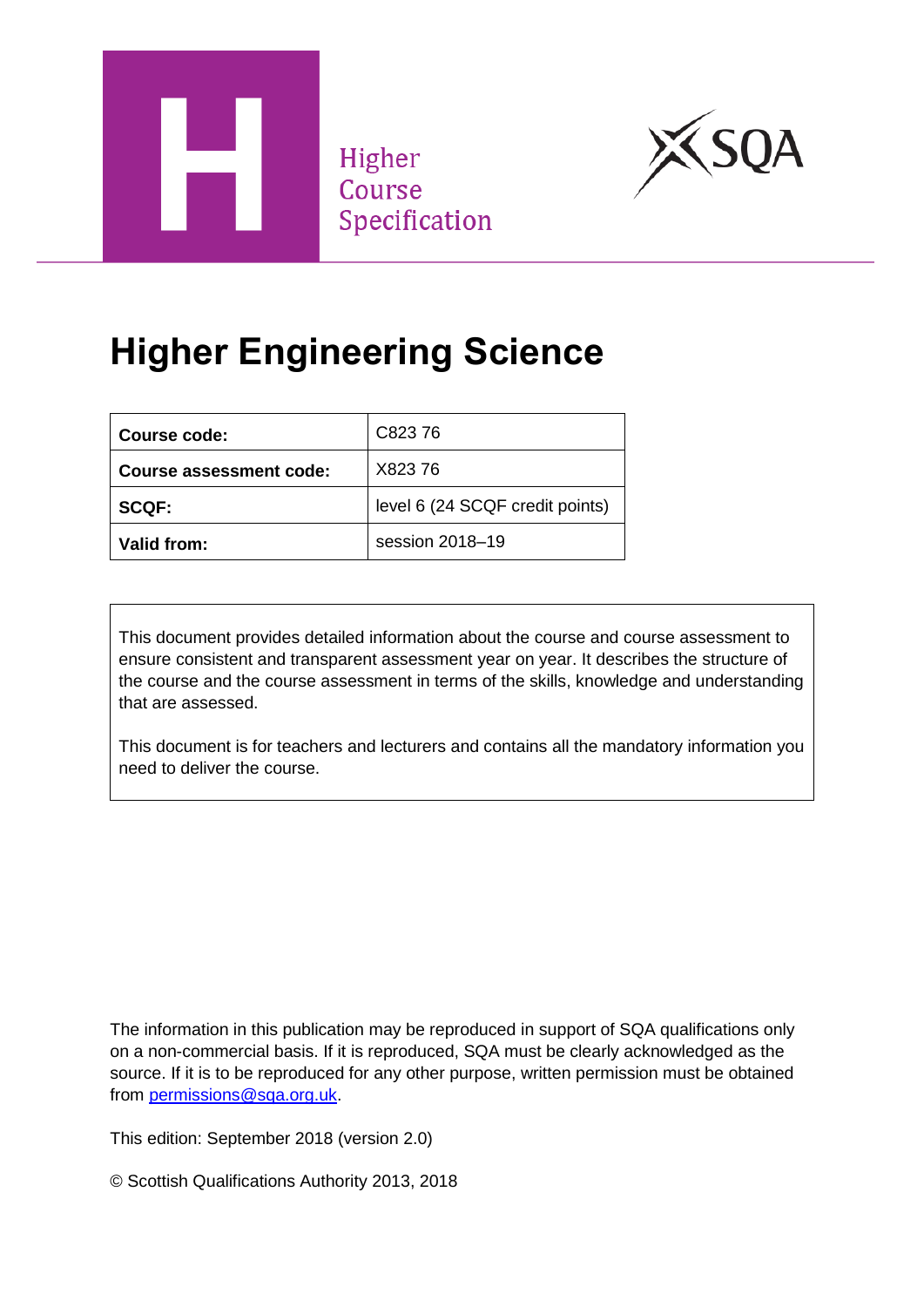# **Contents**

| <b>Course overview</b>                                              | 1              |
|---------------------------------------------------------------------|----------------|
| Course rationale                                                    | $\overline{2}$ |
| Purpose and aims                                                    | $\overline{2}$ |
| Who is this course for?                                             | $\overline{2}$ |
| <b>Course content</b>                                               | 3              |
| Skills, knowledge and understanding                                 | 3              |
| Skills for learning, skills for life and skills for work            | $\overline{7}$ |
| <b>Course assessment</b>                                            | 8              |
| Course assessment structure: question paper                         | 8              |
| Course assessment structure: assignment                             | 9              |
| Grading                                                             | 11             |
| <b>Equality and inclusion</b>                                       | 12             |
| <b>Further information</b>                                          | 13             |
| Appendix: course support notes                                      | 14             |
| Introduction                                                        | 14             |
| Approaches to learning and teaching                                 | 14             |
| Preparing for course assessment                                     | 20             |
| Developing skills for learning, skills for life and skills for work | 21             |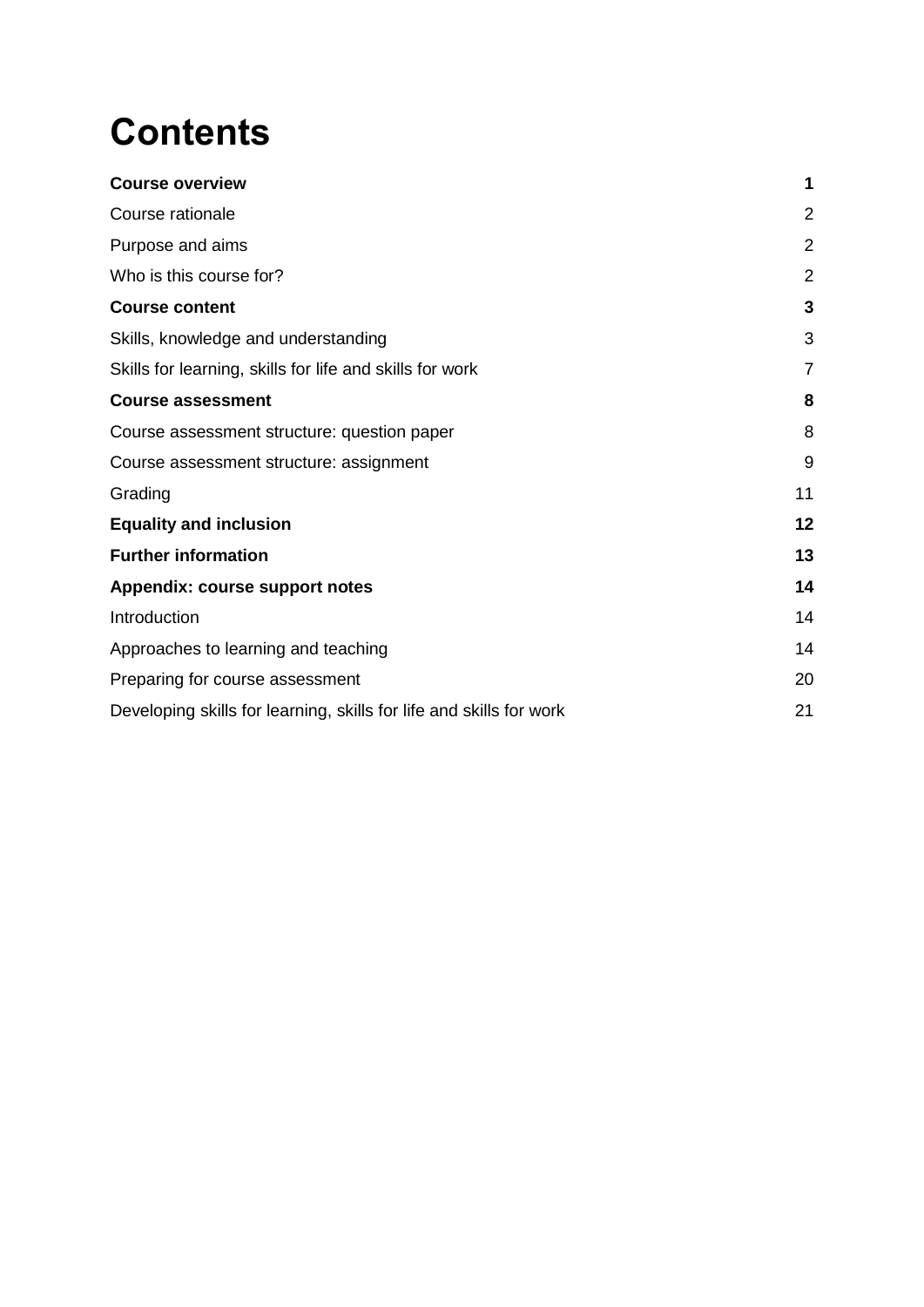# <span id="page-2-0"></span>**Course overview**

The course consists of 24 SCQF credit points which includes time for preparation for course assessment. The notional length of time for candidates to complete the course is 160 hours.

The course assessment has two components.

| <b>Component</b>            | <b>Marks</b> | <b>Duration</b>                 |
|-----------------------------|--------------|---------------------------------|
| Component 1: question paper | 110          | 2 hours and 30 minutes          |
| Component 2: assignment     | 50           | see 'Course assessment' section |

| <b>Recommended entry</b>                                                                                                                                         | <b>Progression</b>                                                  |
|------------------------------------------------------------------------------------------------------------------------------------------------------------------|---------------------------------------------------------------------|
| Entry to this course is at the discretion of<br>the centre.                                                                                                      | other SQA qualifications in engineering<br>science or related areas |
| Candidates should have achieved the<br>National 5 Engineering Science course or<br>equivalent qualifications and/or experience<br>prior to starting this course. | further study, employment and/or<br>training                        |

#### **Conditions of award**

The grade awarded is based on the total marks achieved across all course assessment components.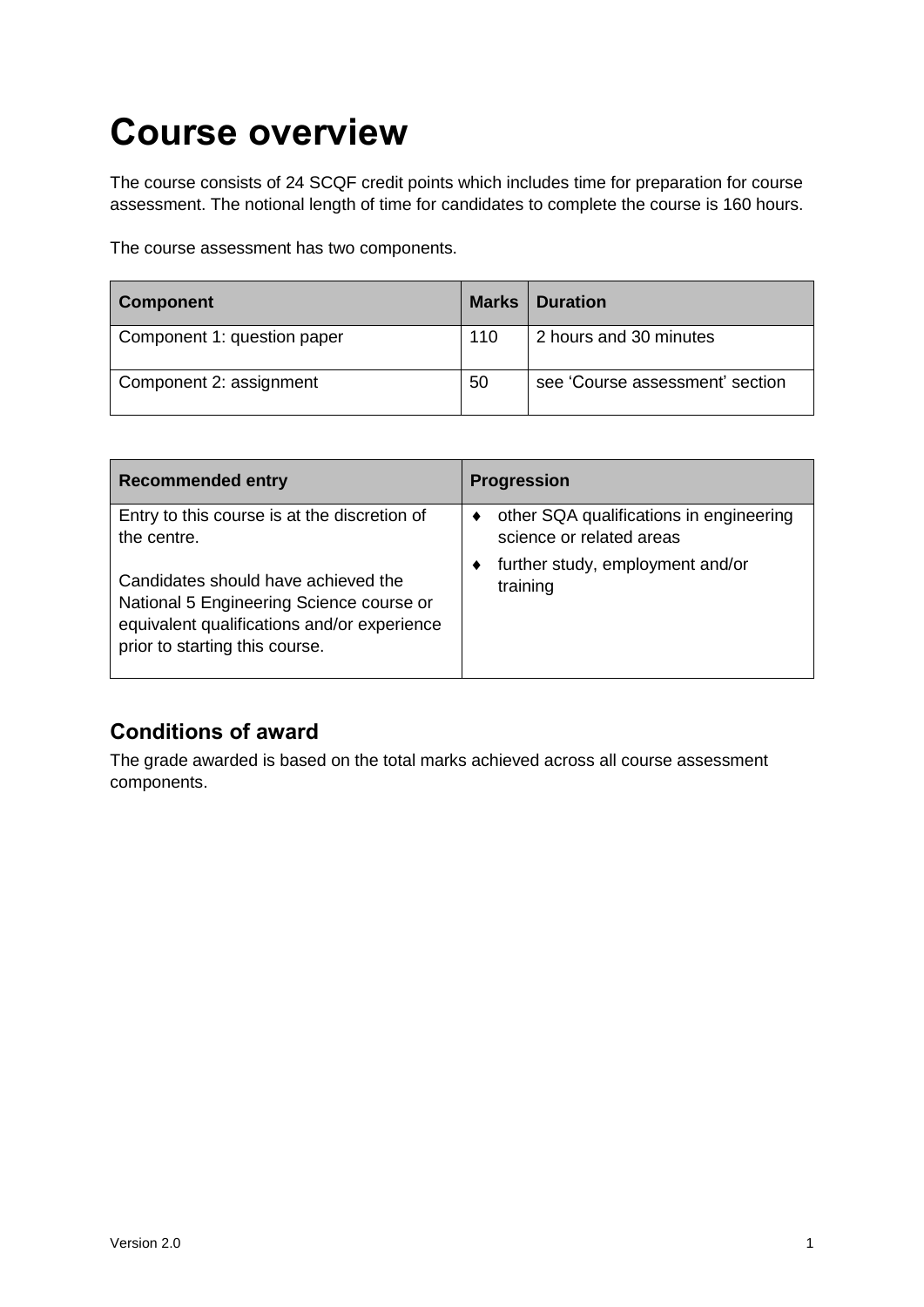# <span id="page-3-0"></span>**Course rationale**

National Courses reflect Curriculum for Excellence values, purposes and principles. They offer flexibility, provide time for learning, focus on skills and applying learning, and provide scope for personalisation and choice.

Every course provides opportunities for candidates to develop breadth, challenge and application. The focus and balance of assessment is tailored to each subject area.

Engineering brings together elements of technology, science and mathematics, and applies these to real-world challenges. This course provides an excellent opportunity to make links across learning in the senior phase.

The course encourages candidates to become successful, responsible and creative in using technologies and to develop a range of qualities, including flexibility, perseverance, confidence and enterprise.

# <span id="page-3-1"></span>**Purpose and aims**

Engineering shapes the world in which we live and its future. Engineers play key roles in meeting the needs of society in fields that include climate change, medicine, IT and transport.

The course provides a broad and challenging exploration of engineering, enabling candidates to:

- extend and apply knowledge and understanding of key engineering concepts, principles and practice
- understand the relationships between engineering, mathematics and science
- apply analysis, design, construction and evaluation to a range of engineering problems with some complex features
- communicate engineering concepts clearly and concisely, using appropriate terminology
- develop a greater understanding of the role and impact of engineering in changing and influencing our environment and society

## <span id="page-3-2"></span>**Who is this course for?**

The course is suitable for candidates who want to develop a deeper understanding of the central role of engineers as designers and problem solvers. Candidates should be able to respond to a broad and challenging exploration of engineering and will have opportunities to conceive, design, implement and control complex engineering systems.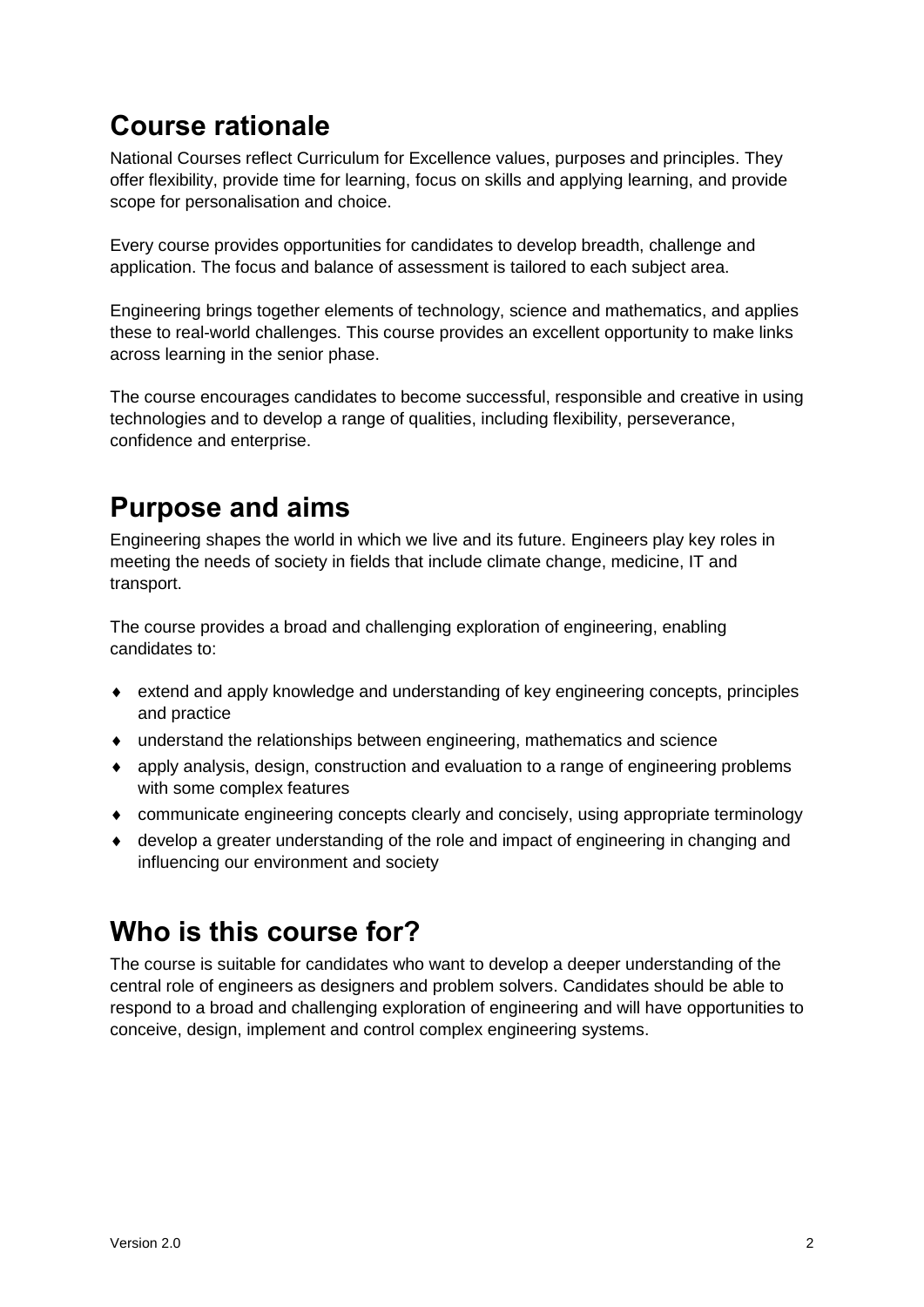# <span id="page-4-0"></span>**Course content**

The course develops skills in three main areas. Candidates are able to apply these skills through a range of contexts, within the broad discipline of engineering.

#### **Engineering contexts and challenges**

Candidates develop a deep understanding of engineering concepts by exploring a range of engineering problems with some complex features, and their solutions. This allows them to explore some existing and emerging technologies and challenges, and to consider implications relating to the environment, sustainable development, and economic and social issues.

#### **Electronics and control**

Candidates explore an appropriate range of key concepts and devices used in electronic control systems, including analogue, digital and programmable systems. They develop skills in problem solving and evaluating through simulation, practical projects and investigative tasks across a range of contexts.

#### **Mechanisms and structures**

Candidates develop a deep understanding of mechanisms and structures. They develop skills in problem solving and evaluating through simulation, practical projects and investigative tasks across a range of contexts.

# <span id="page-4-1"></span>**Skills, knowledge and understanding**

#### **Skills, knowledge and understanding for the course**

The following provides a broad overview of the subject skills, knowledge and understanding developed in the course:

- analysing engineering problems with some complex features
- designing, developing, simulating, building, testing and evaluating solutions to engineering problems in a range of contexts
- investigating and evaluating existing and emerging technologies
- communicating engineering concepts clearly and concisely, using appropriate terminology
- knowledge and understanding of:
	- the many types of engineering
	- the wide role and impact of engineering on society and the environment
	- the workings of a range of engineered objects
	- key concepts related to electronic and microcontroller-based systems, and their application
	- key concepts related to mechanical, structural and pneumatic systems, and their application
	- the relevance of energy, efficiency and sustainability to engineering problems and solutions
- applying engineering knowledge, understanding and skills in a range of contexts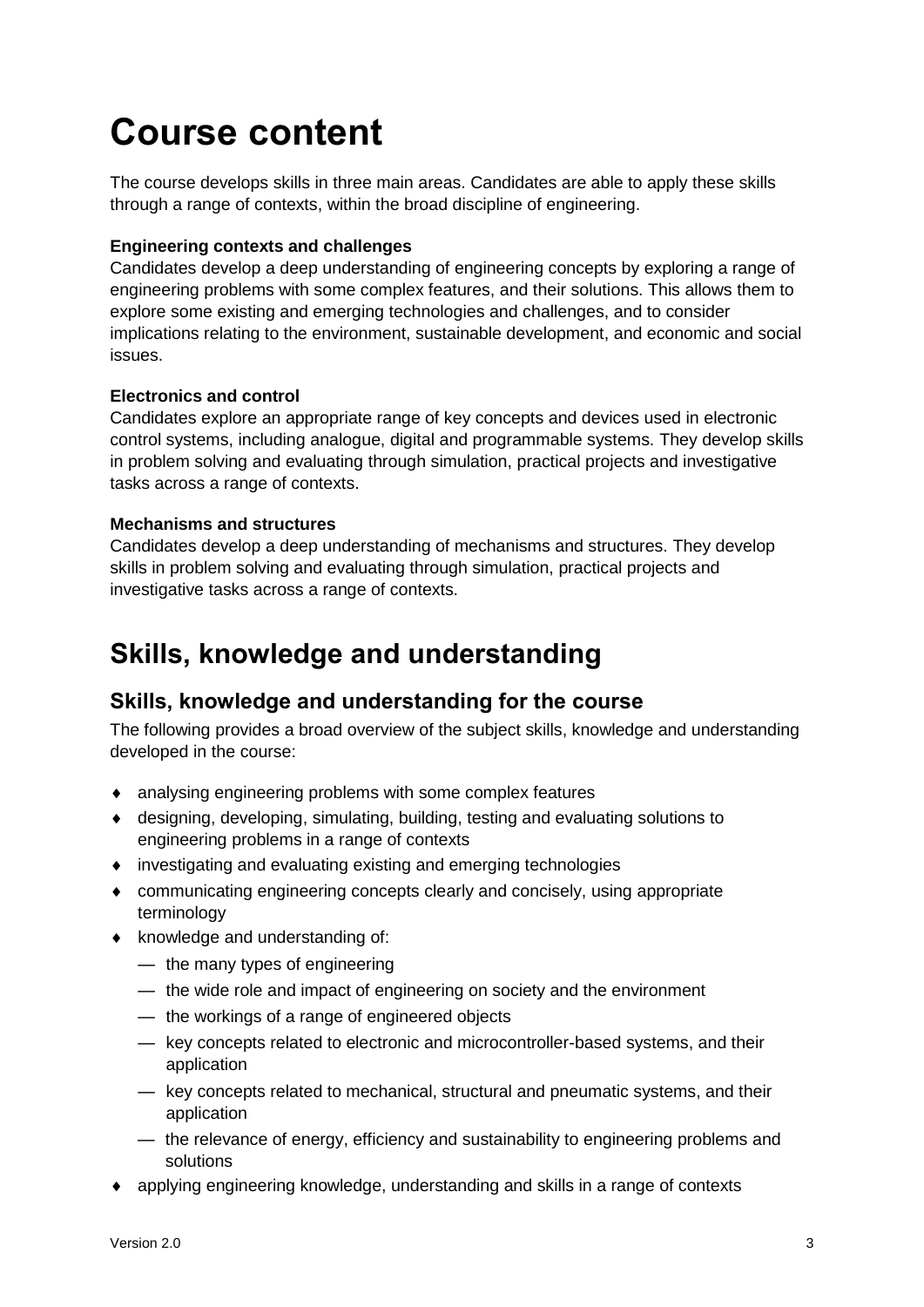### **Skills, knowledge and understanding for the course assessment**

The following provides details of skills, knowledge and understanding sampled in the course assessment:

| <b>Question paper and assignment</b>        |                                                                                                                                                                                                                                                                                                                                                                              |  |  |
|---------------------------------------------|------------------------------------------------------------------------------------------------------------------------------------------------------------------------------------------------------------------------------------------------------------------------------------------------------------------------------------------------------------------------------|--|--|
| The systems<br>approach                     | complex system, sub-system and control diagrams<br>role of negative feedback in a system<br>closed-loop, two-state and proportional feedback<br>٠<br>using error detection in a closed-loop system                                                                                                                                                                           |  |  |
| <b>Energy and</b><br>efficiency             | calculations related to energy audits:<br>— inputs<br>- outputs<br>- energy losses<br>- efficiency<br>applied calculations involving efficiency, work done and power,<br>using:<br>$E_w = Fd$ $P = E/t$<br>$E_k = \frac{1}{2}$ mv <sup>2</sup> $E_p = mgh$ $E_e = Vlt$ $E_h = cm\Delta T$<br>Efficiency $\eta = E_{\text{out}}/E_{\text{in}} = P_{\text{out}}/P_{\text{in}}$ |  |  |
| <b>Calculations</b>                         | manipulating and combining given formulae to obtain answers<br>solving structural problems using trigonometric functions and<br>substitution in simultaneous equations<br>Relevant formulae are provided in the Engineering Science Data<br>Booklet for Higher.                                                                                                              |  |  |
| <b>Engineering roles</b><br>and disciplines | role of the professional engineer within a project, including<br>٠<br>communication and team working<br>skills and specialist knowledge required within projects                                                                                                                                                                                                             |  |  |
| Impacts of<br>engineering                   | examples of social and economic impacts (positive and negative)<br>of engineering<br>examples of environmental impacts (positive and negative) of<br>engineering<br>sustainability of engineering solutions<br>emerging technologies and their impact                                                                                                                        |  |  |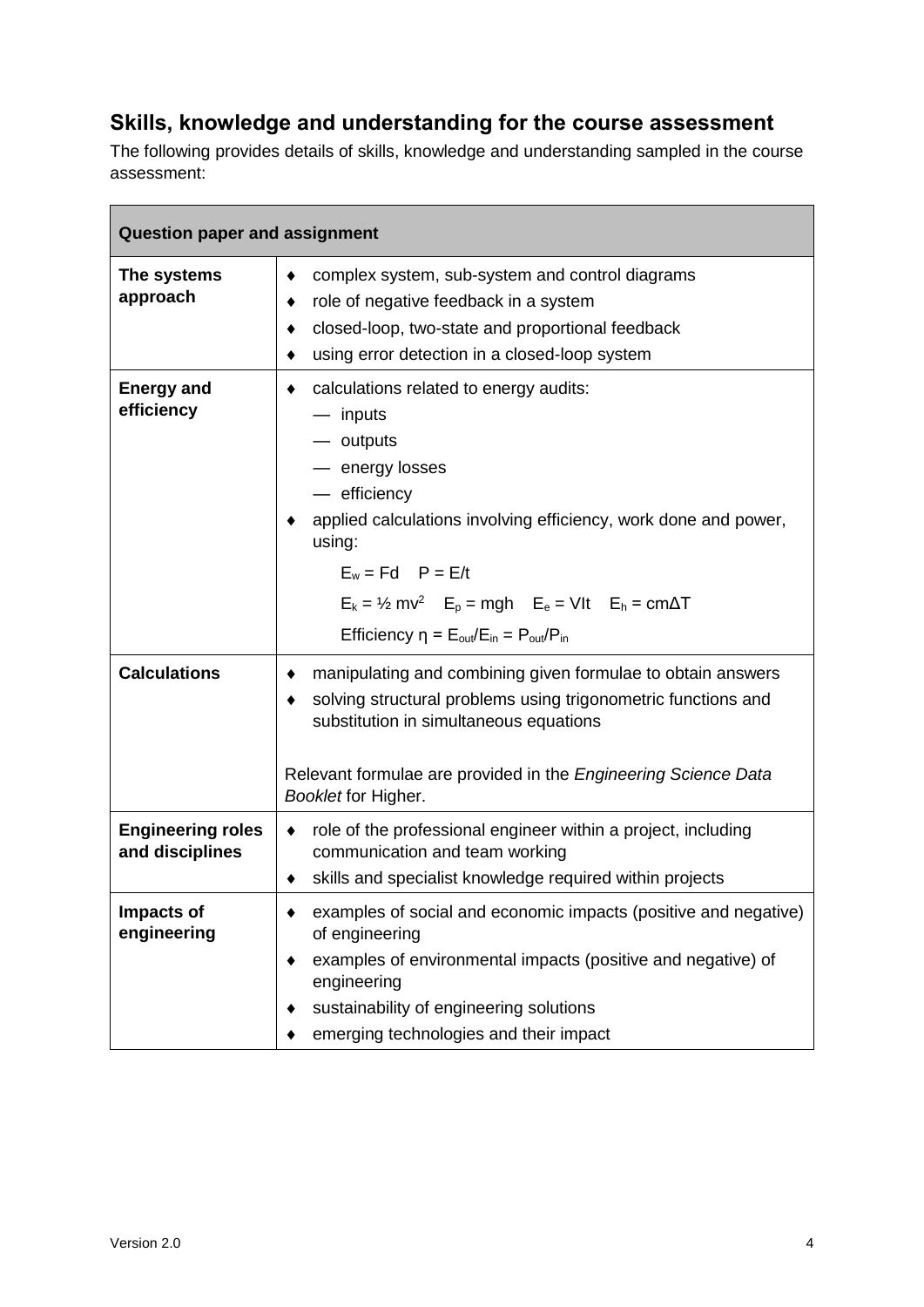| <b>Question paper and assignment</b>         |                                                                                                                                                                                                                                                                                                                                                                                                                                                                                                                                                                                                                                                                                                                                                                                                                                                   |  |  |
|----------------------------------------------|---------------------------------------------------------------------------------------------------------------------------------------------------------------------------------------------------------------------------------------------------------------------------------------------------------------------------------------------------------------------------------------------------------------------------------------------------------------------------------------------------------------------------------------------------------------------------------------------------------------------------------------------------------------------------------------------------------------------------------------------------------------------------------------------------------------------------------------------------|--|--|
| Analogue<br>electronic control<br>systems    | variable resistors, light and temperature sensors in voltage<br>٠<br>dividers<br>using input transducer characteristics, relevant to the above<br>٠<br>bullet, to design voltage dividers to meet a specification<br>function and purpose of BJTs<br>designing a BJT circuit as a current amplifier<br>calculating the current gain ( $h_{FE}$ ) of an npn transistor<br>٠<br>function and purpose of MOSFETs<br>designing a MOSFET (n-channel enhancement mode) circuit as<br>a voltage-operated switch<br>comparing BJT and MOSFET transistors in a given application<br>function of op-amp configurations:<br>٠<br>- inverting<br>- non-inverting<br>- comparator<br>- difference amplifier<br>- summing amplifier<br>- voltage followers<br>calculating relationship between input and output voltages for<br>different op-amp configurations |  |  |
| <b>Digital electronic</b><br>control systems | Digital electronic control:<br>٠<br>logic functions: AND, OR, NOT, NAND, NOR, EOR and<br>combinations with up to four inputs<br>- conversion to NAND equivalent<br>- developing Boolean expressions from truth tables, logic<br>diagrams or circuit specifications<br>constructing truth tables and logic diagrams from written<br>specifications<br>Programmable control:<br>- controlling a motor using pulse-width modulation<br>- control routines with up to four inputs and four outputs,<br>processing analogue inputs<br>- using infinite and finite loops and time delays<br>- using logic and arithmetic operations to make decisions<br>using high-level programs to monitor inputs and initiate digital<br>outputs<br>using high-level programs to make decisions using arithmetic<br>and logic functions                             |  |  |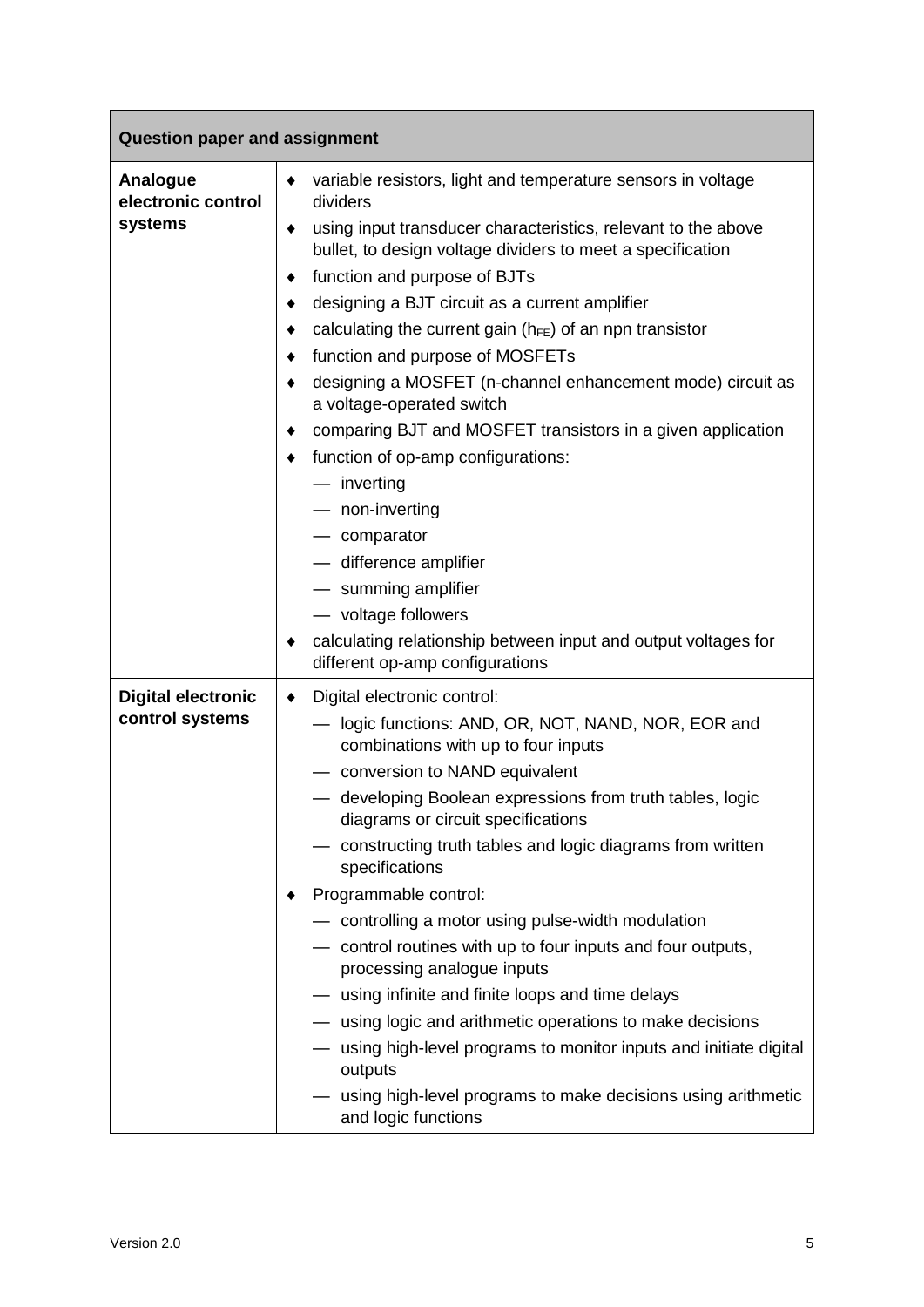| <b>Question paper and assignment</b> |                                                                                                                                                                                                                                                                                                                                                                                                                                                                                             |  |  |
|--------------------------------------|---------------------------------------------------------------------------------------------------------------------------------------------------------------------------------------------------------------------------------------------------------------------------------------------------------------------------------------------------------------------------------------------------------------------------------------------------------------------------------------------|--|--|
| <b>Drive systems</b>                 | diagrams of drive systems<br>٠<br>selecting and calculating appropriate drive systems:<br>٠<br>- simple and compound gear trains<br>- belt drives and chain drives<br>- rack and pinion<br>- worm and wheel<br>- worm and nut<br>purpose of couplings (rigid and flexible), radial and thrust<br>bearings (plain, ball, roller, journal)<br>purpose of friction in brakes and clutches<br>calculating torque: $T = Fr$<br>٠<br>calculating power in a drive system: $P = 2 \pi nT$<br>٠     |  |  |
| <b>Pneumatics</b>                    | sequential control circuits, with up to three cylinders<br>٠<br>electro-pneumatic control circuits<br>٠                                                                                                                                                                                                                                                                                                                                                                                     |  |  |
| <b>Structures and</b><br>forces      | equilibrium of concurrent and non-concurrent forces in 2D<br>٠<br>resolving triangle/polygon of forces, resultant/equilibrant<br>٠<br>calculating reaction forces in simply-supported beams or<br>٠<br>structures:<br>- where loads are not exclusively horizontal or vertical<br>- with hinge and roller supports<br>- with uniformly distributed loads (partial or full length)<br>using nodal analysis to calculate the size and nature of forces in<br>frames<br>diagrams of structures |  |  |
| Materials                            | stress/strain (load/extension) graphs<br>properties of materials:<br>brittleness<br>- elasticity<br>$-$ ductility<br>- plasticity<br>$-$ strength<br>- malleability<br>using strain gauges<br>calculating Young's Modulus of elasticity<br>calculating factor of safety<br>calculating elastic strain energy: $Es = \frac{1}{2} Fix$                                                                                                                                                        |  |  |

Skills, knowledge and understanding included in the course are appropriate to the SCQF level of the course. The SCQF level descriptors give further information on characteristics and expected performance at each SCQF level, and can be found on the SCQF website.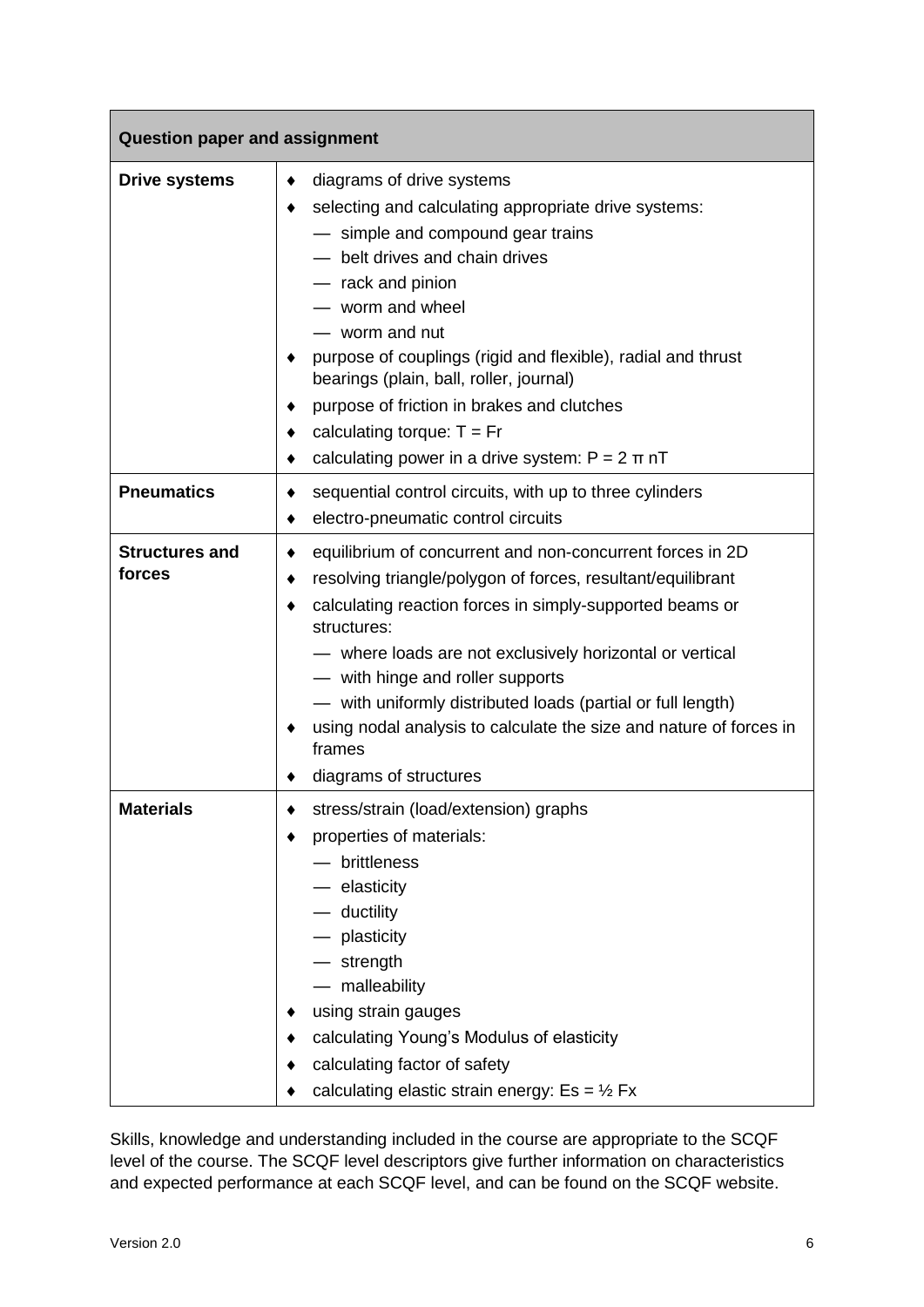# <span id="page-8-0"></span>**Skills for learning, skills for life and skills for work**

This course helps candidates to develop broad, generic skills. These skills are based on [SQA's Skills Framework: Skills for Learning, Skills for Life and Skills for Work](http://www.sqa.org.uk/sqa/63101.html) and draw from the following main skills areas:

#### **2 Numeracy**

- 2.1 Number processes<br>2.3 Information handlin
- Information handling

#### **4 Employability, enterprise and citizenship**

4.2 Information and communication technology (ICT)

#### **5 Thinking skills**

- 5.3 Applying
- 5.4 Analysing and evaluating

You must build these skills into the course at an appropriate level, where there are suitable opportunities.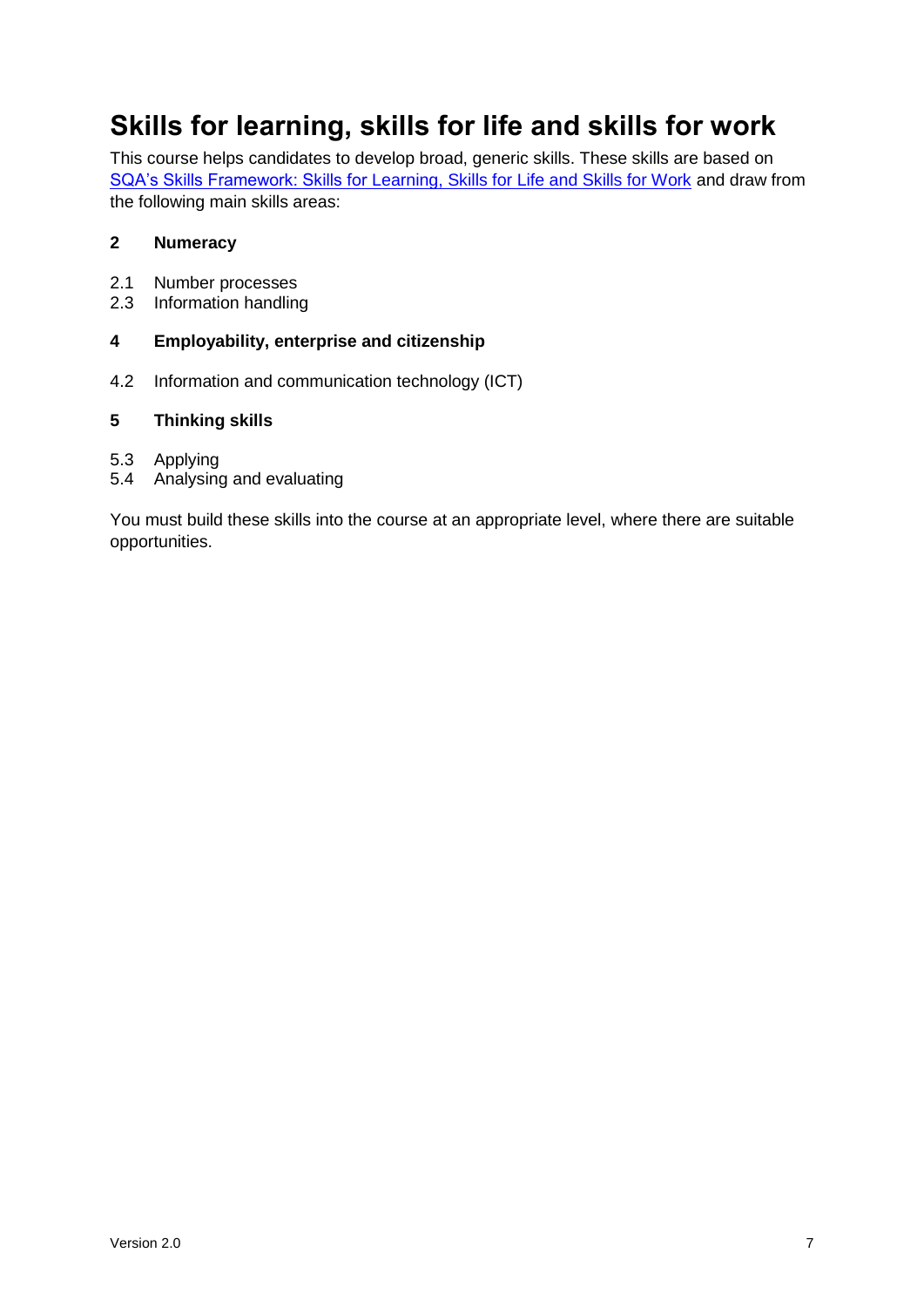# <span id="page-9-0"></span>**Course assessment**

Course assessment is based on the information provided in this document.

The course assessment meets the key purposes and aims of the course by addressing:

- breadth drawing on knowledge and skills from across the course
- challenge requiring greater depth or extension of knowledge and/or skills
- application requiring application of knowledge and/or skills in practical or theoretical contexts as appropriate

This enables candidates to apply:

- breadth of knowledge and depth of understanding to answer appropriately challenging questions in engineering contexts
- knowledge and skills to solve appropriately challenging practical engineering problems
- $\bullet$  knowledge and skills in both practical and theoretical contexts

### <span id="page-9-1"></span>**Course assessment structure: question paper**

#### **Question paper 110 marks**

The question paper has a total mark allocation of 110 marks. This is 69% of the overall marks for the course assessment.

It gives candidates an opportunity to demonstrate skills, knowledge and understanding relating to the following areas:

| Area                                                                                                                              | Range of marks |
|-----------------------------------------------------------------------------------------------------------------------------------|----------------|
| Course themes (the systems approach, and energy and efficiency),<br>engineering roles and disciplines, and impacts of engineering | $10 - 17$      |
| Analogue electronic control systems                                                                                               | $20 - 35$      |
| Digital electronic control systems                                                                                                | $15 - 25$      |
| Drive systems and pneumatics                                                                                                      | $10 - 20$      |
| Structures and forces                                                                                                             | $15 - 25$      |
| <b>Materials</b>                                                                                                                  | $8 - 14$       |

The question paper has two sections:

**Section 1** has 20 marks, and consists of short answer questions. **Section 2** has 90 marks, and consists of structured questions.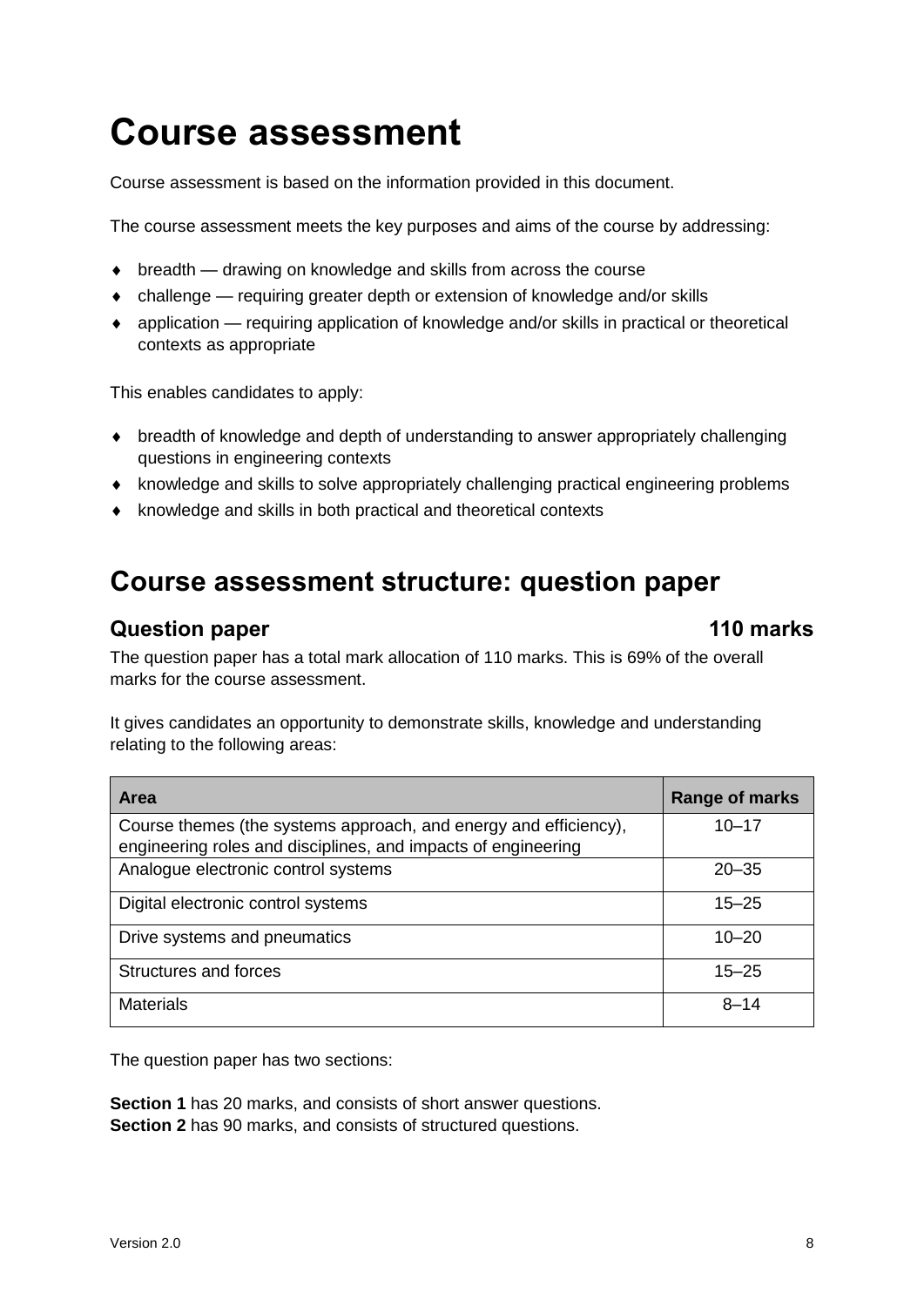A proportion of marks are available for more challenging questions, which generally require interpretation and/or integration of more complex engineering contexts. This challenge could be in the complexity of the expected response, the descriptions and/or justifications of more detailed and/or complex processes, problem solving and transposition of formulae or substitution of results from one formula to another.

Questions allow for a variety of response types, including calculations, short/limited responses and extended responses.

Candidates do not need to write code in response to a programmable control question. However, if developing a flowchart-based program sequence, they must provide sufficient and appropriate detail, such as input and output pin numbers and a delay unit.

SQA provides candidates with a data booklet containing relevant data and formulae for the examination.

#### **Setting, conducting and marking the question paper**

The question paper is set and marked by SQA, and conducted in centres under conditions specified for external examinations by SQA.

Candidates have 2 hours and 30 minutes to complete the question paper.

Specimen question papers for Higher courses are published on SQA's website. These illustrate the standard, structure and requirements of the question papers candidates sit. The specimen papers also include marking instructions.

### <span id="page-10-0"></span>**Course assessment structure: assignment**

#### **Assignment 50 marks**

The assignment assesses candidates' ability to apply engineering science skills and knowledge acquired and developed during the course. This is in the context of defined tasks that require candidates to respond to a problem or situation.

The assignment is a problem-solving activity, with a number of tasks that candidates must complete. Tasks may be thematically related.

The assignment has a total mark allocation of 50 marks. This is 31% of the overall marks for the course assessment. Marks are awarded for:

| Area                  | <b>Range of marks</b> |
|-----------------------|-----------------------|
| Analysis              | $4 - 8$               |
| Designing a solution  | $8 - 12$              |
| Building the solution | $8 - 12$              |
| Testing               | $8 - 14$              |
| Evaluation            | $8 - 14$              |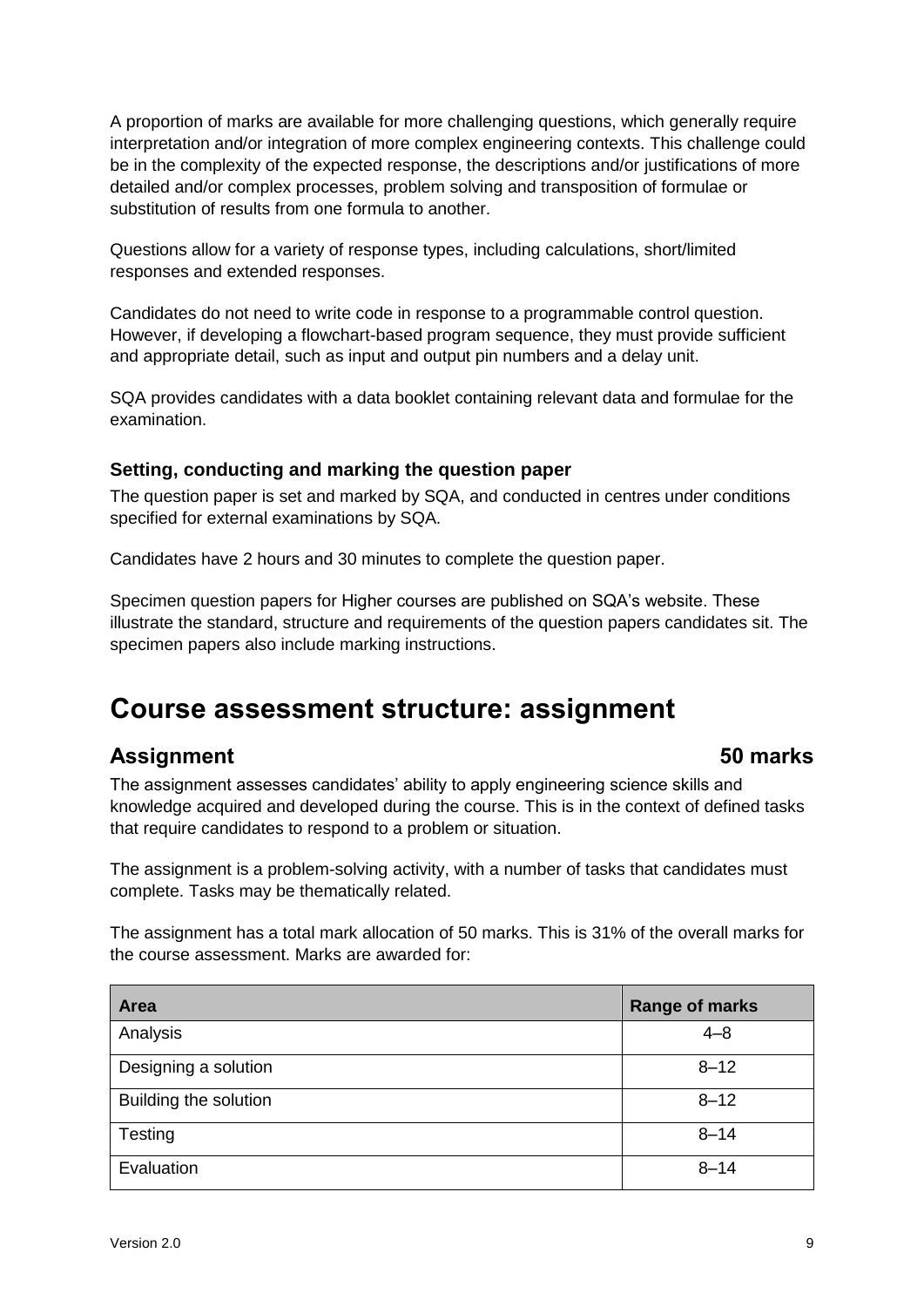The assignment provides an opportunity for candidates to:

- demonstrate engineering science skills and creativity
- analyse engineering problems
- design and build/simulate solutions to engineering problems
- $\bullet$  test and evaluate solutions to engineering problems

#### **Setting, conducting and marking the assignment**

The assignment is:

- ◆ set by SQA, on an annual basis
- conducted under a high degree of supervision and control
- submitted to SQA for external marking

All marking is quality assured by SQA.

#### **Assessment conditions**

#### **Time**

The assignment is carried out over 8 hours, starting at an appropriate point in the course once all content has been delivered.

#### **Supervision, control and authentication**

Candidates must carry out the assignment:

- without interruption by periods of learning and teaching
- in a classroom environment
- on an individual basis, ie no group work is permitted
- in a supervised environment, to ensure that work presented is their own

#### **Resources**

This is a closed-book assessment. Candidates must not have access to learning and teaching materials, the internet, notes, exemplar materials, resources on classroom walls or anything similar.

A data booklet containing relevant data and formulae is available on the Higher Engineering Science subject page on SQA's website. This can be used for the assignment.

Each assessment task includes instructions and details of any equipment or materials required.

#### **Reasonable assistance**

Candidates must progress through each stage of the assignment without any teacher or lecturer intervention or guidance.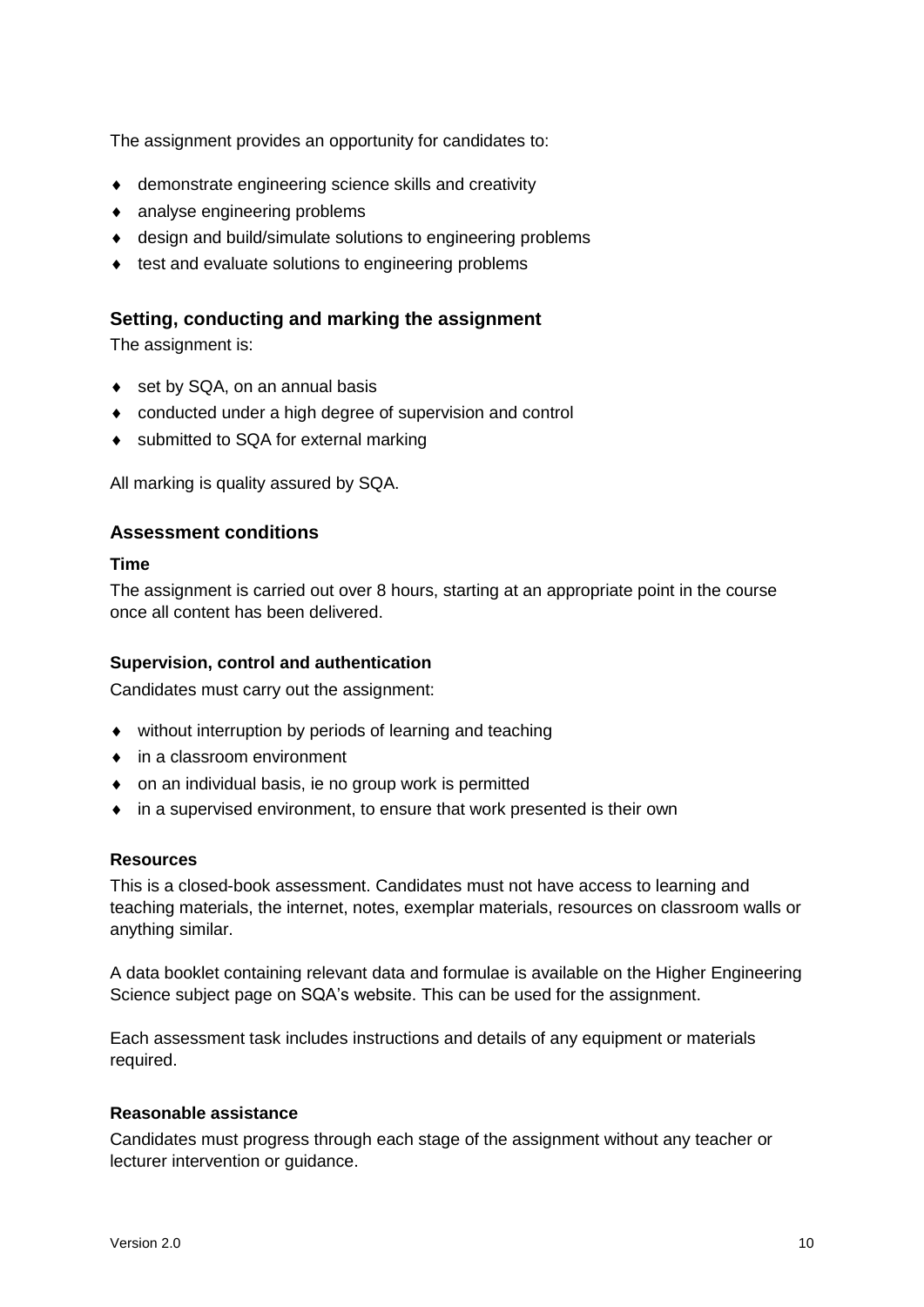Once completed assignments are handed in, they must not be returned to candidates for further work.

#### **Evidence to be gathered**

Full details of evidence requirements are contained within each assessment task. The required evidence is likely to include completed solution(s), prints from simulation software, photographs of built models, records of testing and evaluation(s).

All candidate evidence (whether created manually or electronically) must be submitted to SQA in paper-based format.

#### **Volume**

There is no word count.

# <span id="page-12-0"></span>**Grading**

Candidates' overall grades are determined by their performance across the course assessment. The course assessment is graded A–D on the basis of the total mark for all course assessment components.

#### **Grade description for C**

For the award of grade C, candidates will typically have demonstrated successful performance in relation to the skills, knowledge and understanding for the course.

#### **Grade description for A**

For the award of grade A, candidates will typically have demonstrated a consistently high level of performance in relation to the skills, knowledge and understanding for the course.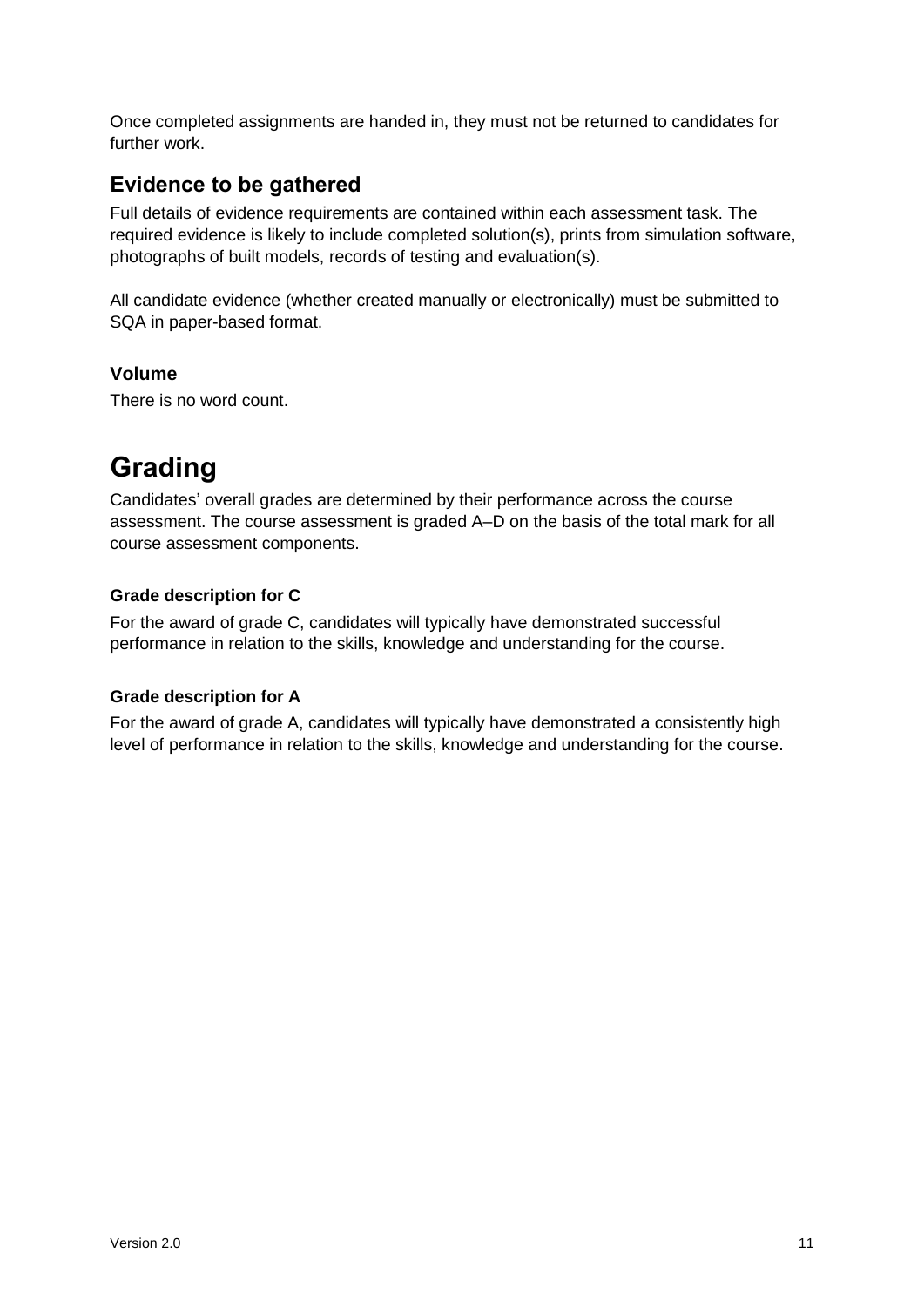# <span id="page-13-0"></span>**Equality and inclusion**

This course is designed to be as fair and as accessible as possible with no unnecessary barriers to learning or assessment.

For guidance on assessment arrangements for disabled candidates and/or those with additional support needs, please follow the link to the assessment arrangements web page: [www.sqa.org.uk/assessmentarrangements.](http://www.sqa.org.uk/assessmentarrangements)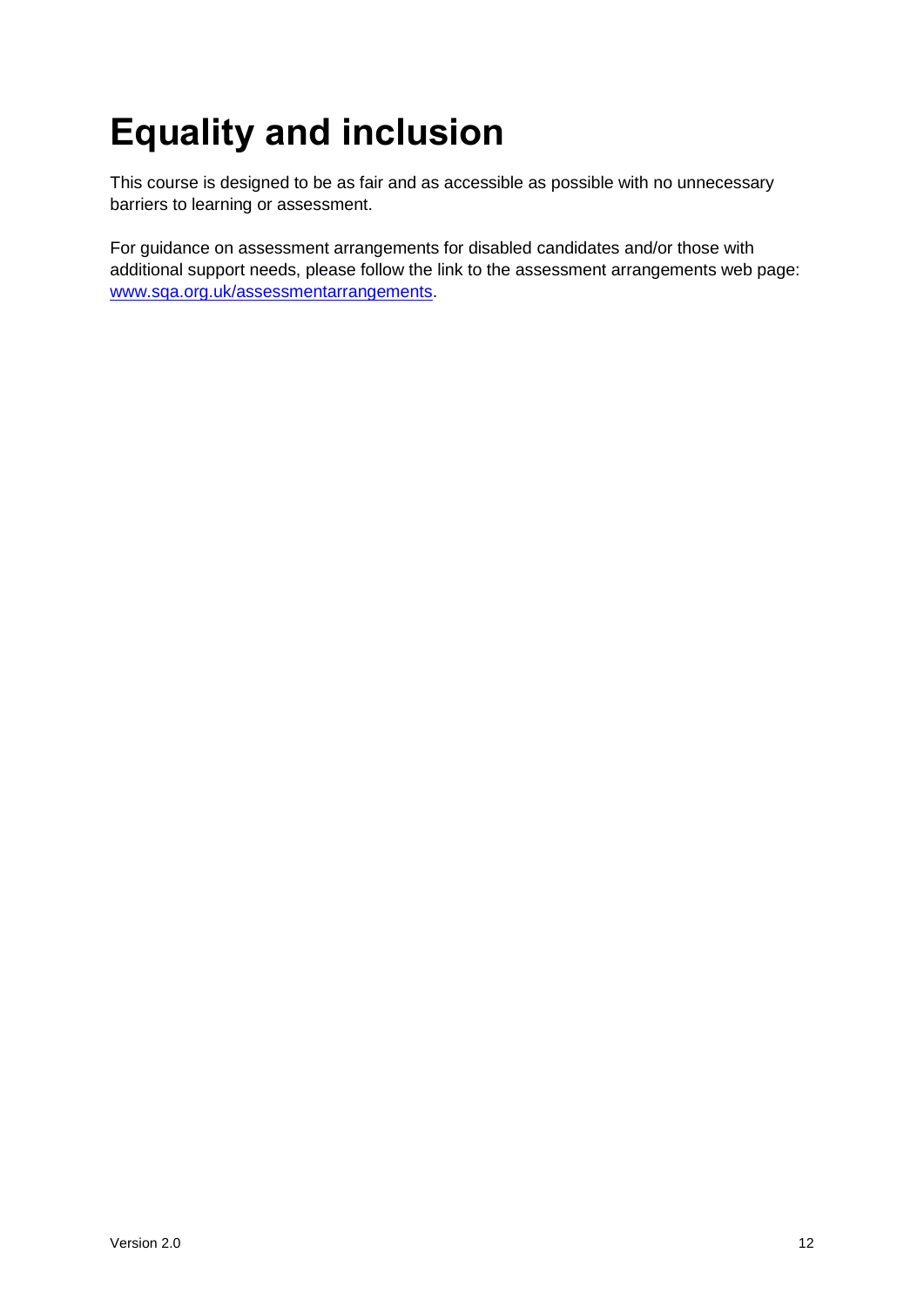# <span id="page-14-0"></span>**Further information**

The following reference documents provide useful information and background.

- **+ Higher Engineering [Science subject page](http://www.sqa.org.uk/sqa/47928.html)**
- [Assessment arrangements web page](http://www.sqa.org.uk/assessmentarrangements)
- ◆ Building the Curriculum 3-5
- ◆ [Guide to Assessment](http://www.sqa.org.uk/sqa/2424.html)
- Guidance on conditions of [assessment for coursework](http://www.sqa.org.uk/sqa/files_ccc/Guidance_on_conditions_of_assessment_for_coursework.pdf)
- [SQA Skills Framework: Skills for Learning, Skills for Life and Skills for Work](http://www.sqa.org.uk/sqa/63101.html)
- [Coursework Authenticity: A Guide for Teachers and Lecturers](http://www.sqa.org.uk/sqa/1418.html)
- ◆ [Educational Research Reports](http://www.sqa.org.uk/sqa/35847.958.html)
- ◆ [SQA Guidelines on e-assessment for Schools](http://www.sqa.org.uk/sqa/2424.html)
- ◆ [SQA e-assessment web page](http://www.sqa.org.uk/sqa/68750.html)

The SCQF framework, level descriptors and handbook are available on the SCQF website.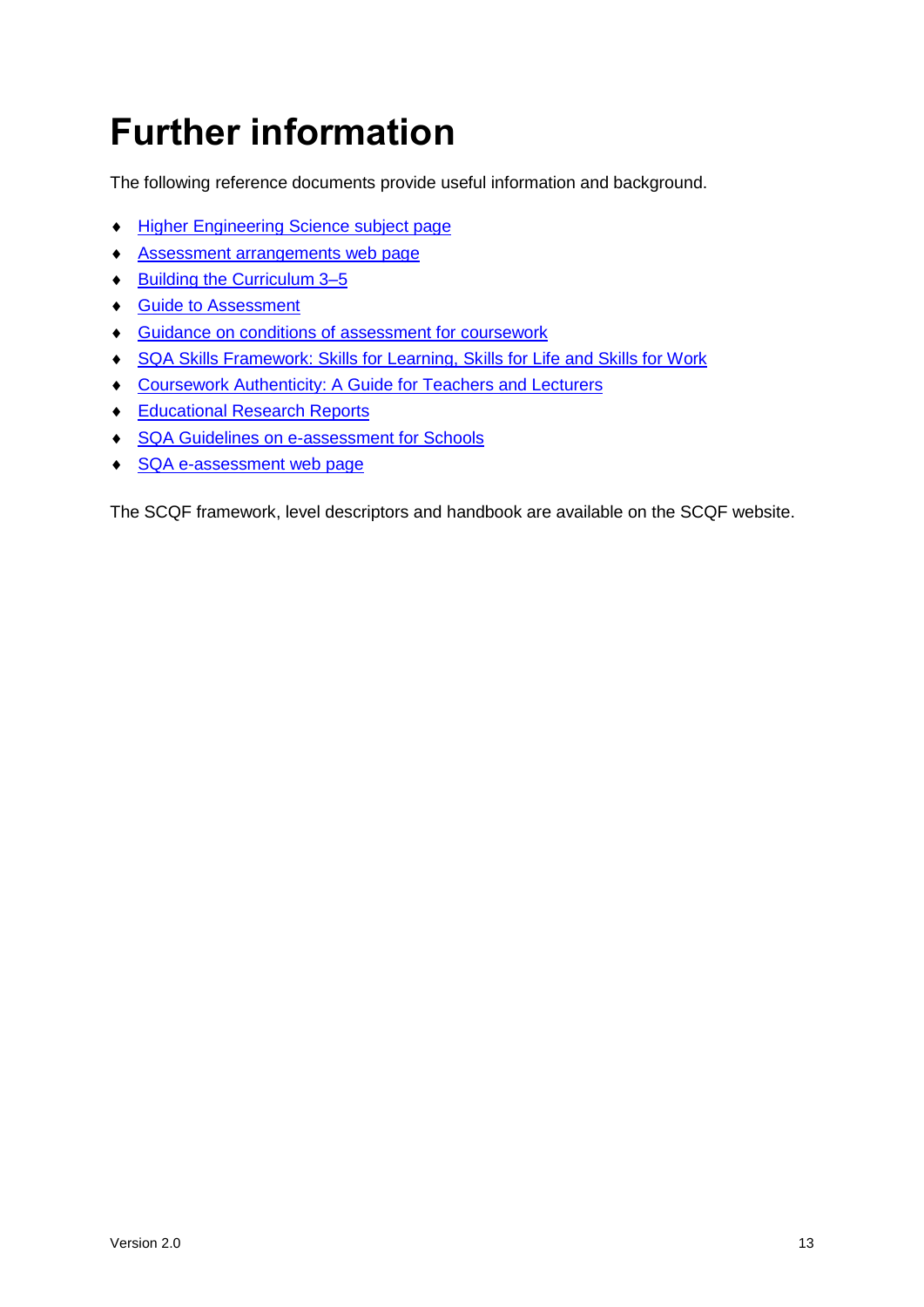# <span id="page-15-0"></span>**Appendix: course support notes**

# <span id="page-15-1"></span>**Introduction**

These support notes are not mandatory. They provide advice and guidance to teachers and lecturers on approaches to delivering the course. You should read these in conjunction with this course specification and the specimen question paper and coursework.

# <span id="page-15-2"></span>**Approaches to learning and teaching**

The Higher Engineering Science course reflects Curriculum for Excellence values, purposes and principles. The approaches to learning and teaching developed by individual centres should reflect these principles.

At Higher, candidates analyse, investigate, debate, and evaluate engineering systems and solutions. Candidates should take more responsibility for their own learning, with teachers and lecturers increasingly taking the role of facilitator.

You should use an appropriate balance of teaching methodologies to deliver the course. Whole-class, direct teaching opportunities should be balanced by activity-based learning using practical tasks. An investigatory approach encourages candidates to become actively involved in developing their skills, knowledge and understanding by investigating a range of real and relevant engineering systems, problems and solutions.

You should also use a variety of active learning approaches, including group work, peer-topeer teaching, individual and group presentations, role play, and game-based learning with candidate-generated questions. However, candidates cannot use group work for course assessment.

Learning should be supported by appropriate practical activities, so skills are developed simultaneously with knowledge and understanding.

### **Learning and teaching strategies**

You should use a broad range of learning and teaching strategies to enrich candidates' experiences.

**Co-operative and collaborative learning** supports, encourages and enables candidates to reach their full potential. By adopting these approaches, candidates can learn from each other, through sharing information, evaluating each other's ideas and monitoring the group's work.

Practical activities and investigations lend themselves to group work. Although candidates are not assessed while 'working in a group', it is a fundamental aspect of working in the engineering industry. You should encourage and develop this.

**Problem-based learning** develops candidates' problem solving, decision making, investigative skills, creative thinking, team working and evaluative skills. It prepares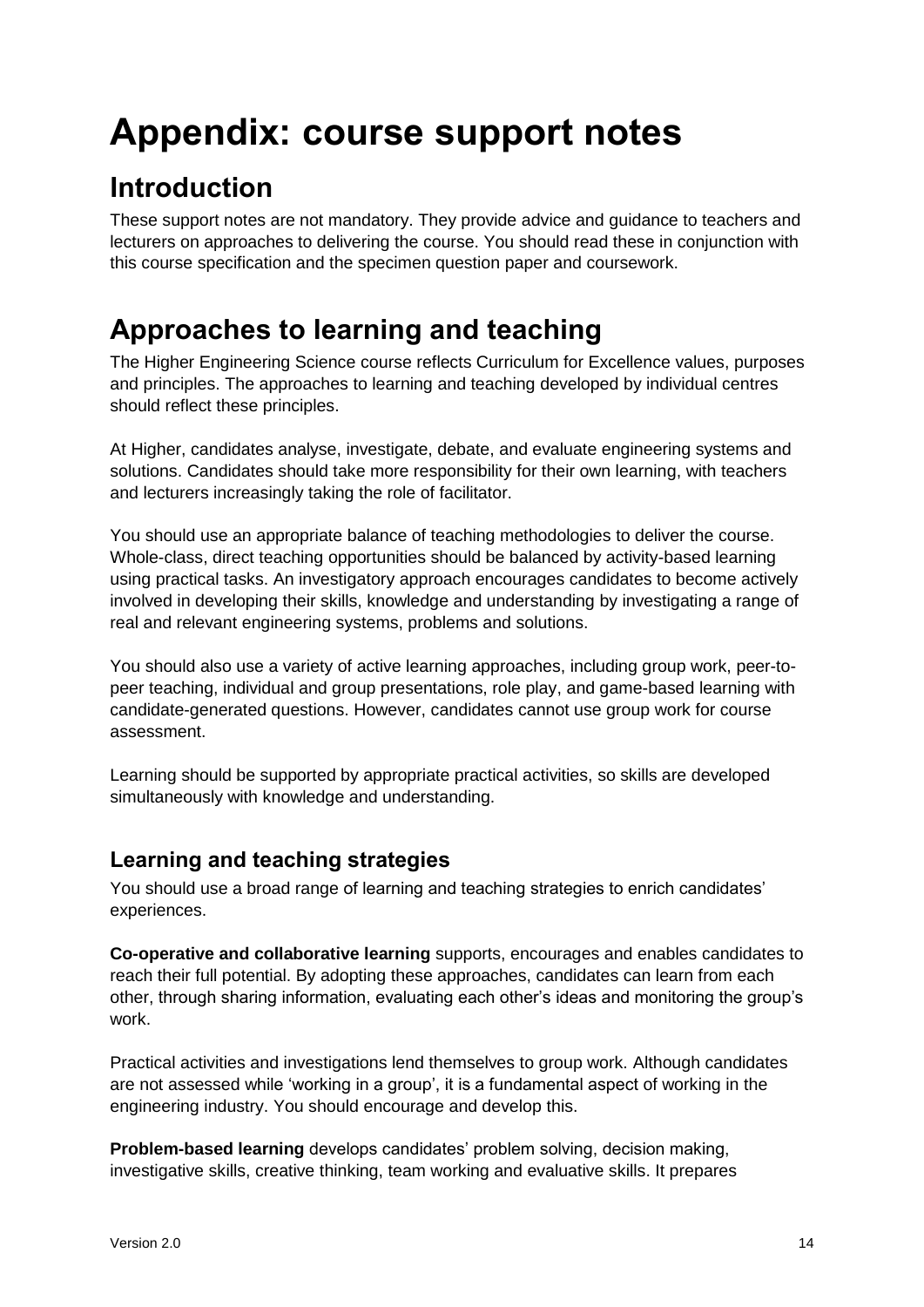candidates for problem-based assessment activities and is useful at the end of an area of study, where you may need additional challenge to ensure candidates are secure in their knowledge and understanding, and can apply them in less familiar contexts.

Throughout the course, a prime objective should be to stimulate candidates' interest and curiosity. Where possible, you should include locally relevant contexts and educational visits.

You can enrich the learning experience with guest speakers from industry and further or higher education. Where this is not possible, online resources can be valuable alternatives. Computer-based simulations also encourage learning, as candidates can manipulate and investigate systems without requiring expensive equipment.

Learning about Scotland and Scottish culture could enrich the learning experience and help develop skills for learning, life and work. Where there are opportunities to contextualise approaches to learning and teaching to Scottish contexts, you should consider this.

### **Areas of study for candidates**

#### **Engineering contexts and challenges**

Initially, you could guide candidates through analysing a chosen engineering system, developing a broad overview of the need it fulfils, the type of technologies and the engineering disciplines involved.

The system should be more complex than a system for National 5, involving multiple disciplines and several interacting sub-systems. You can find information using videos, printed information and online resources. Candidates could then carry out further research, focusing on aspects of particular interest to them. Applying energy audit techniques (introduced at National 5) to this more complex system, candidates can build up skills and knowledge so they can carry out their own research project into a system of their own choice.

Candidates should model aspects of a complex engineered solution by constructing or simulating a model of the control system and constructing or simulating a model of a mechanical or structural aspect of the solution. Learning should relate to real engineered solutions, including electronics and control, and mechanisms and structures. Where possible, candidates should use information from their own studies to identify a control sub-system, and a mechanical or structural aspect of the system they have researched, and develop a model of this. Their models can be constructed or simulated.

Able candidates can consolidate learning from across the course by developing complex models, using calculated values. For example:

- Designing sensor voltage dividers candidates could look up the resistance of a light or temperature sensor, and then calculate the value of a fixed or variable resistor to produce the desired output signal.
- Signal conditioning candidates could calculate suitable inverting and non-inverting operational amplifier resistor values.
- Using comparators or difference amplifiers to provide two-state or proportional control respectively — candidates could calculate the requisite resistor value.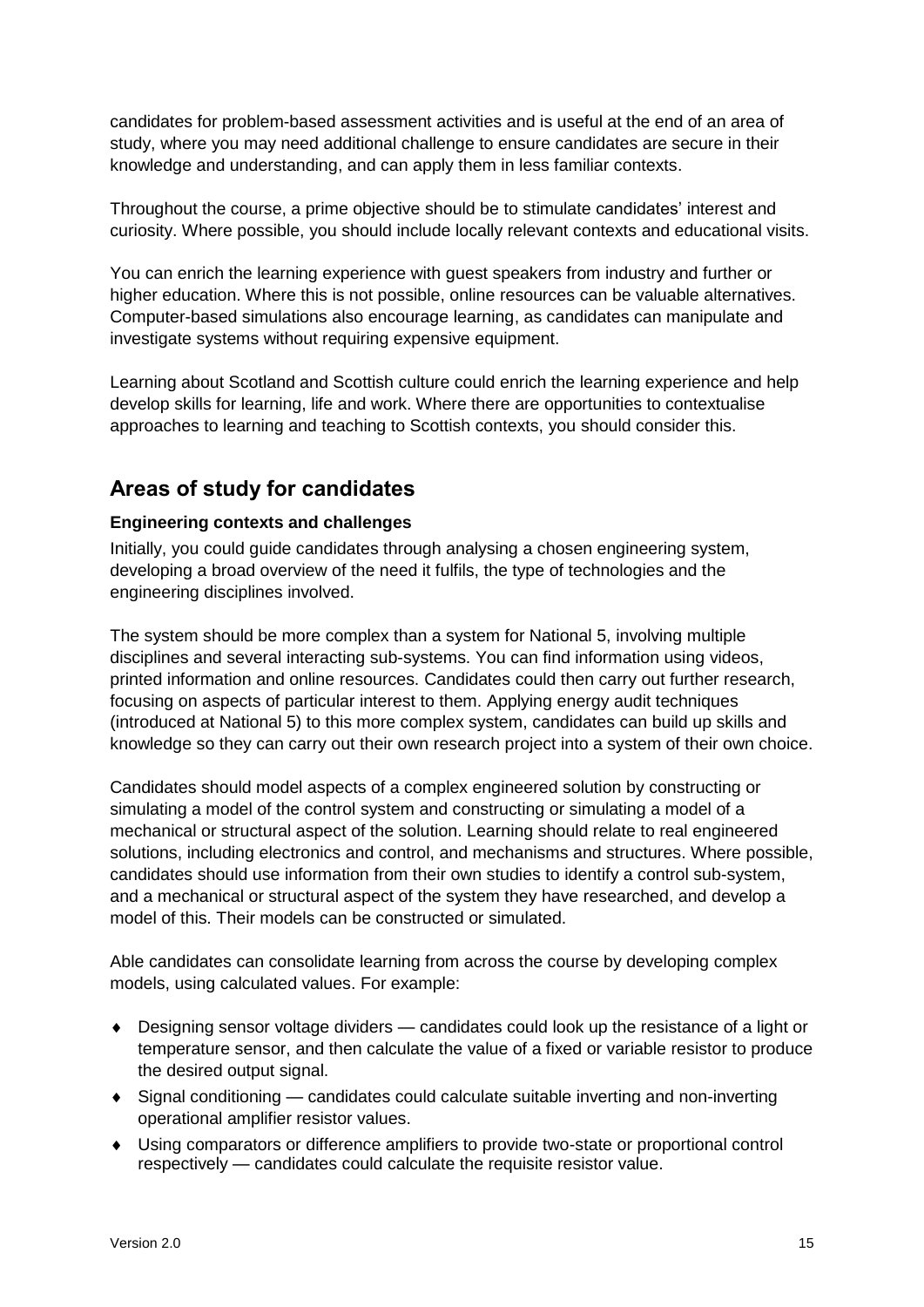You could carry out investigations and calculations to determine suitable designs of mechanical or structural elements. This could involve determining a suitable material for a particular application and calculating the required section. Once candidates have identified the need for power transmission, motion conversion and/or mechanical advantage, they could select and design suitable mechanisms.

You should encourage candidates to keep records of their models, for example photographs and screenshots. They should supplement these with information on how the models relate to the engineering system studied.

#### **Electronics and control**

You should link tasks and activities throughout this area of study to relevant contexts, for example manufacturing, consumer electronics, security systems, health or medicine, scientific research, transportation and construction. To help understanding, candidates could analyse aspects of existing engineered solutions to real problems. They should do this mathematically where possible. Suitable examples include:

- ◆ security alarm systems
- ◆ electrical kitchen utensils
- manufacturing assembly lines
- mobile phones
- ◆ motorsport
- ◆ scientific research
- astronomical observation
- medical instrumentation
- consumer electronics

Candidates should expect to develop a number of control systems as part of their learning.

Individual, paired or group problem-solving tasks should relate to authentic contexts. For example, candidates could write a program to control the braking system of a sports car or build an electronic circuit to control an air conditioning system.

It is important to give scope for problem-solving activities that require candidates to apply their skills and knowledge. You should encourage candidates to investigate electronic circuits using the systems approach.

You should consider voltage dividers in their capacity of providing input signals for a control system. This involves using light and temperature sensors, and both fixed and variable resistors. Candidates should experience interpreting information on light and temperature sensors from given tables. By incorporating their understanding of Ohm's Law, candidates could perform calculations to determine output voltages from voltage dividers under different input conditions.

You should consider bipolar junction transistors in their capacity as current amplifiers. Candidates should experience calculating gain, based on input and output currents, and could design and construct circuits involving input sensors, transistor driver circuits and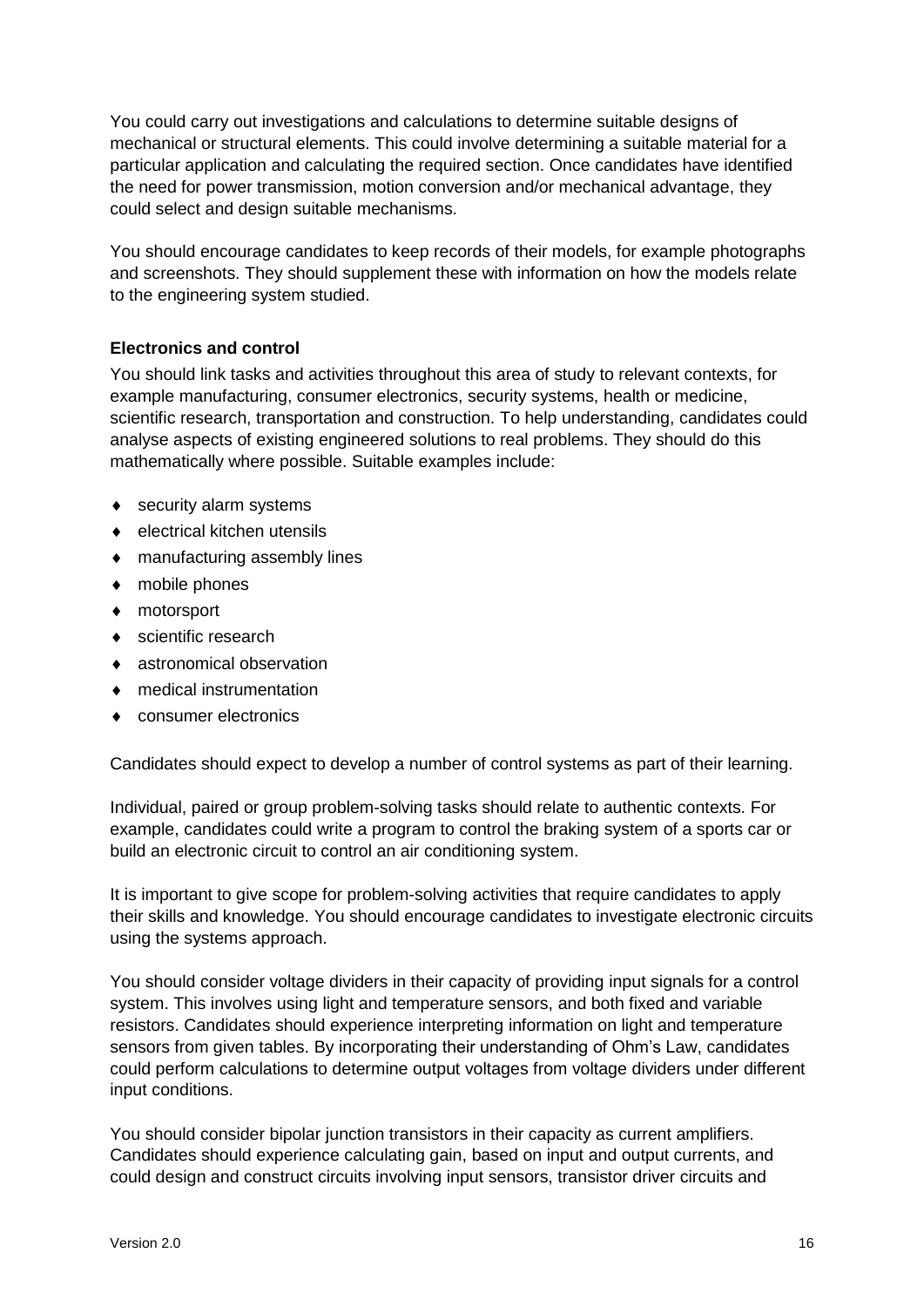output devices such as lamps, motors, buzzers and relays. You should also highlight using diodes for circuit protection.

Candidates should experience designing and constructing operational amplifiers in inverting, non-inverting, comparator, difference, and summing configurations. To do this effectively, they must practise calculating gain, and input and output voltages. Reference values should generally be set using fixed voltage dividers or potentiometers and input voltages generated from sensing circuits. Candidates should:

- monitor circuits using voltmeters, oscilloscopes or connected to appropriate output devices or models
- investigate MOSFETs in n-channel enhancement mode, in their capacity as voltageoperated switching devices, and their operating characteristics contrasted with bipolar transistors
- develop their understanding of combinational logic circuits using AND, OR, NOT, NAND, NOR and EOR gates with up to four inputs
- understand and experience developing NAND equivalent circuits and the relative advantage over circuits containing a number of different logic gates
- design or develop logic diagrams and truth tables from written specifications
- develop Boolean expressions from written specifications and truth tables
- construct logic circuits using 7400 family integrated circuits with digital input devices

Candidates should use high-level programming to control systems requiring up to four inputs and outputs. You should develop their experience by using standard commands (for example, those to switch output devices, create time delays, test conditions, and generate fixed and continuous loops) to incorporate both logic and arithmetic operations in decision-making processes. Candidates could investigate pulse-width modulation as a method for controlling the speed of a DC motor and incorporate this in problem-solving activities.

Problem-solving activities provide excellent opportunities to make links across the course, for example using electronic solutions to control mechanical systems. You could use pre-built models or allow candidates to construct them. Candidates could analyse the resulting models with respect to their implications on energy use and the environment.

#### **Mechanisms and structures**

You should link individual, paired or group problem-solving tasks and activities throughout this area to relevant and motivating contexts. The skills, knowledge and understanding tables show what is required, but you can select interesting contexts for candidates to develop them, providing scope for personalisation and choice. To help understanding, candidates could analyse aspects of existing engineered solutions to real problems. Suitable examples include:

- $\bullet$  bicycle design
- automotive design
- wind turbine design
- ◆ bridge design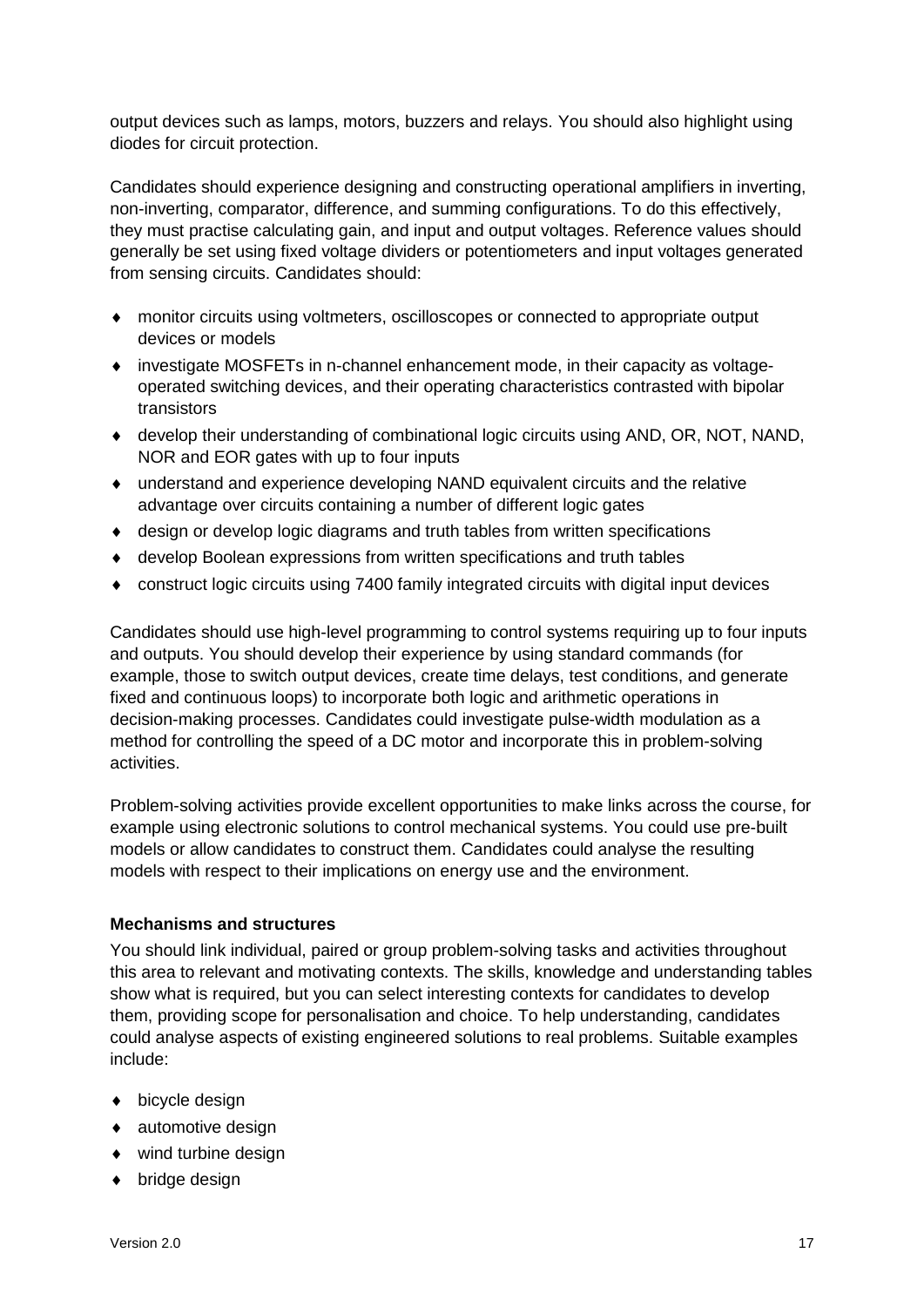To develop analysis and evaluation skills, you may find it helpful to plan learning using a problem-based or experiential learning approach. Alternatively, when developing knowledge and understanding, an outcome-focused or co-operative learning approach could help candidates progress.

An integrated approach combines investigation and developing solutions, and develops knowledge and skills using one or more contexts. It is possible to deliver much of this through the context of wind turbine and renewable energy, for example:

- couplings can form the basis for exploring drive systems, with debate and discussion around bearings and friction
- calculating torque on the propeller shaft
- relating Young's modulus and factor of safety to the structure design
- calculating energy and efficiency for the wind turbine
- studying energy conversion by discussing and investigating wind calculations of energy transfers, work done and power

You can use other contexts (or combinations of contexts) as a theme, for example automotive design, alternative energy devices or bridge building. You can cover structures, pneumatic systems and mechanical drive systems in sequence, or using a thematic approach. There is an undefined range of systems, allowing personalisation and choice, and you can explore these in a variety of ways, including:

- ◆ reverse engineering of real devices
- studying diagrams of existing systems
- using simulation software
- $\bullet$  building small models from kits

As candidates explore each system, they can produce diagrams, drawings and reports (oral or written) explaining how these systems work. This produces naturally occurring evidence that they can use formatively. Candidates can apply relevant calculations involving energy, work, power and efficiency to the systems.

You could develop mechanical or structural solutions to complex problems through a problem-solving challenge or a series of challenges, building on the knowledge developed through the investigation of existing solutions. The system could be constructed or simulated. By developing a series of increasingly complex systems, you can build skills and understanding, for example:

- Design and model or simulate a tidal farm to supply renewable energy to a remote community and the national grid.
	- candidates need to know and understand factor of safety and to be able to use Young's modulus of elasticity when designing
	- candidates need to carry out calculations of energy generation from the tidal turbines
- ◆ Design a temporary structure to host a concert at a festival.
	- candidates need a basic knowledge of structural design and material properties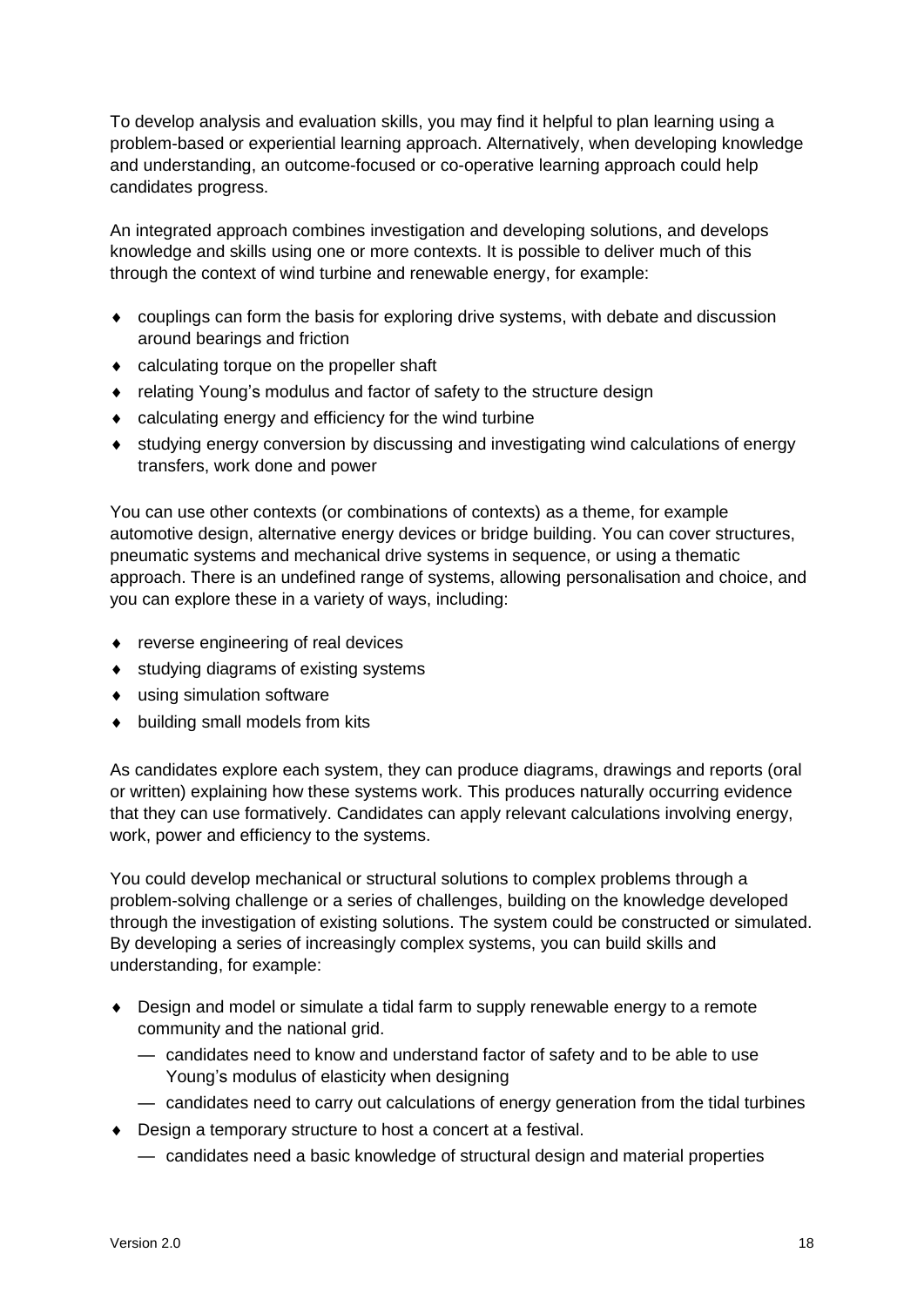#### **Sequence of teaching areas of study**

There is no prescribed order to deliver the course. Resources and techniques vary between centres and so it is likely that a preferred approach could emerge or that you might follow an existing tested strategy.

#### **Suggested activities for candidates**

During the course, candidates should develop the skills, knowledge and understanding required to complete the course assessments. You should ensure that the following activities are covered:

#### **Research and describe a complex engineering system by:**

- analysing the needs being met by the system
- identifying sub-systems, and describing the function of each and how they interact
- producing system and sub-system diagrams
- explaining the role of feedback in the system
- carrying out an energy audit of the system

#### **Model aspects of a complex engineered solution by:**

- constructing or simulating a model of its control system
- constructing or simulating a model of a mechanical or structural aspect of the solution

#### **Present a critical analysis of an engineered solution to a contemporary problem by:**

- ◆ describing clearly the nature of the problem
- describing some social and economic impacts of the solution
- describing some environmental impacts of the solution
- identifying and describing emerging technologies which may impact future developments

#### **Develop analogue electronic control systems by:**

- designing and constructing circuits using sensor inputs and BJT drivers
- designing and constructing circuits using sensor inputs and MOSFET drivers
- designing and constructing operational amplifier circuits
- testing and evaluating analogue electronic solutions against a specification

#### **Develop digital electronic control systems by:**

- designing and constructing complex combinational logic circuits
- describing logic functions using Boolean operators
- ◆ simplifying logic circuits using NAND equivalents
- testing and evaluating combinational logic circuits against a specification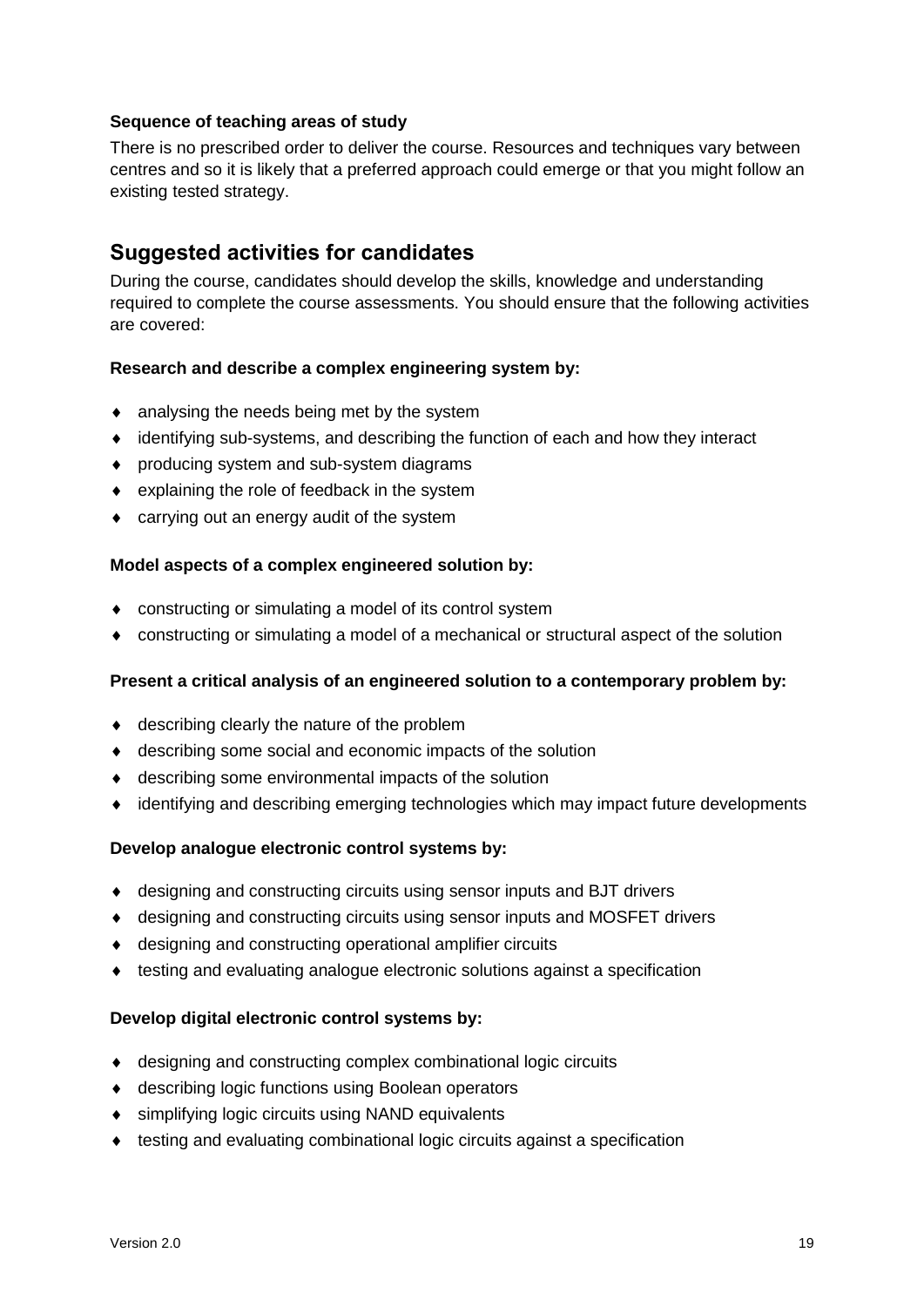#### **Develop programmable control systems for mechatronic systems by:**

- designing and simulating high-level programs to monitor inputs and initiate digital outputs
- designing and simulating high-level programs to make decisions using arithmetic and logic functions
- $\bullet$  testing and evaluating programs against a specification

#### **Investigate a range of complex mechanisms and structures by:**

- using the systems approach to analyse mechanisms and structures
- describing or producing diagrams of a range of complex structures
- describing or producing diagrams of a range of complex mechanisms
- investigating the properties of a range of materials used in mechanisms and structures

#### **Develop mechanical or structural solutions to solve complex problems by:**

- identifying key aspects of the problem
- applying knowledge and understanding of structures, materials and/or mechanisms
- carrying out calculations to assist the selection of materials or component sizes
- designing structures and/or mechanisms
- simulating or building mechanisms and/or structures
- $\bullet$  testing and evaluating solutions

### <span id="page-21-0"></span>**Preparing for course assessment**

You should give candidates opportunities to practise activities similar to those expected in the course assessment. For example, you could develop questions and tasks similar to those in the specimen question paper and specimen coursework.

In addition, the course has time built in to prepare for course assessment. You can use this at your discretion, at various points throughout the course for consolidation and support.

For the question paper, time is required for:

- revision and to consolidate learning
- question paper techniques
- familiarisation with past, specimen and sample question papers
- $\bullet$  practice question paper(s) for example prelim examination

For the assignment, time is required for:

- revision and to consolidate learning
- assignment techniques
- familiarisation with past, specimen and sample assignments
- ◆ practice assignment(s)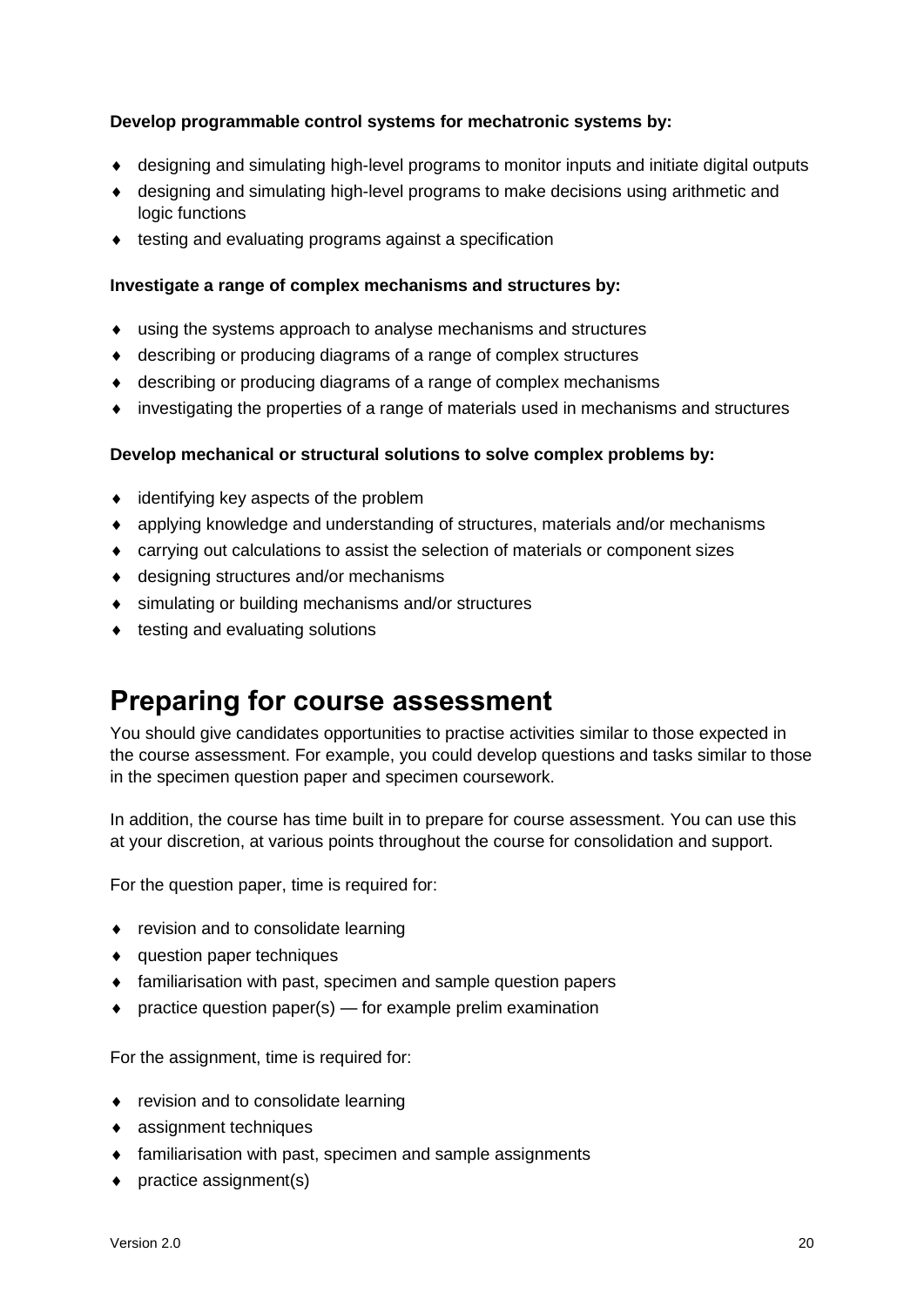### <span id="page-22-0"></span>**Developing skills for learning, skills for life and skills for work**

You should identify opportunities throughout the course for candidates to develop skills for learning, skills for life and skills for work.

Candidates should be aware of the skills they are developing and you can provide advice on opportunities to practise and improve them.

SQA does not formally assess skills for learning, skills for life and skills for work.

There may also be opportunities to develop additional skills depending on approaches being used to deliver the course in each centre. This is for individual teachers and lecturers to manage.

Some examples of potential opportunities to practise or improve these skills are provided in the following table.

| <b>Skill</b> |                      | How to develop                                                                                                 |
|--------------|----------------------|----------------------------------------------------------------------------------------------------------------|
| $\mathbf{2}$ | <b>Numeracy</b>      |                                                                                                                |
| 2.1          | Number processes     | using meters to measure voltage, current and<br>٠<br>resistance                                                |
|              |                      | setting problem-solving questions applying Ohm's Law<br>to calculate values of resistance, current and voltage |
|              |                      | using variables in arithmetic processes as part of<br>٠<br>control programming                                 |
|              |                      | using formulae involving torque<br>٠                                                                           |
|              |                      | calculating efficiency, work done and power<br>٠                                                               |
|              |                      | calculating forces in frames and reaction forces<br>٠                                                          |
|              |                      | calculating Young's modulus and factor of safety<br>٠                                                          |
|              |                      | applying correct units to results                                                                              |
| 2.3          | Information handling | using Boolean algebra when analysing and designing<br>٠<br>logic circuits                                      |
|              |                      | interpreting information on operating characteristics of<br>٠<br>electronic components from logarithmic graphs |
|              |                      | producing flowcharts and control programs<br>٠                                                                 |
|              |                      | producing and interpreting truth tables<br>٠                                                                   |
|              |                      | drawing and interpreting system, and sub-system<br>diagrams                                                    |
|              |                      | interpreting online and other data sources, and using<br>٠<br>these to design sub-systems                      |
|              |                      | calculating values to produce devices with particular<br>٠<br>characteristics                                  |
|              |                      | studying diagrams of mechanisms (couplings and<br>bearings)                                                    |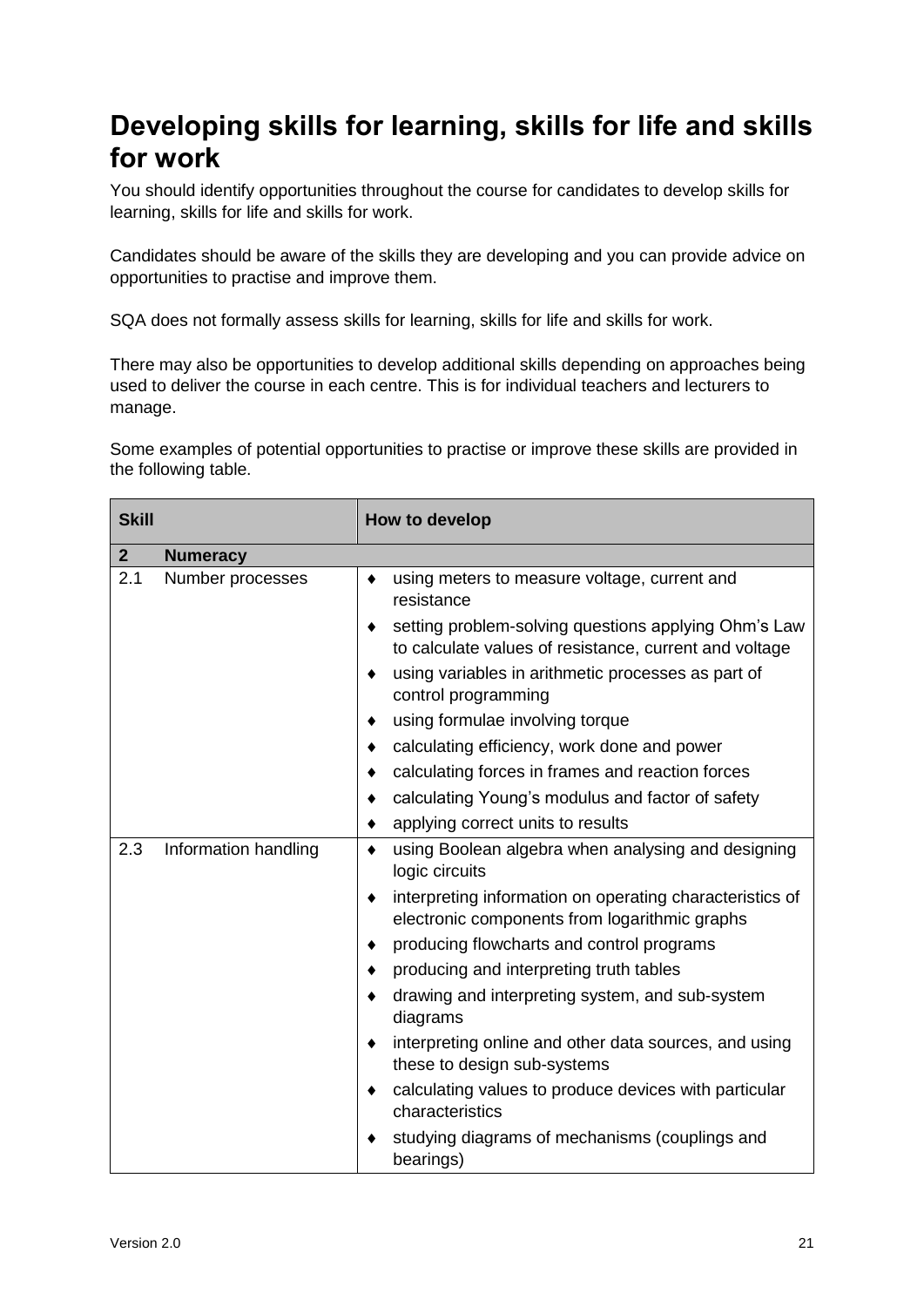| <b>Skill</b>                                                                | How to develop                                                                                           |
|-----------------------------------------------------------------------------|----------------------------------------------------------------------------------------------------------|
|                                                                             | building pneumatic systems from diagrams<br>٠                                                            |
|                                                                             | drawing diagrams of structures, mechanisms and<br>pneumatic systems                                      |
|                                                                             | drawing stress-strain graphs for different materials                                                     |
| <b>Employability, enterprise and citizenship</b><br>$\overline{\mathbf{4}}$ |                                                                                                          |
| Information and<br>4.2                                                      | using circuit simulation software<br>٠                                                                   |
| communication                                                               | programming microcontroller systems                                                                      |
| technology (ICT)                                                            | storing evidence (notes, reports and diagrams) in<br>digital format                                      |
|                                                                             | researching engineering applications using online<br>resources                                           |
|                                                                             | preparing, delivering and reflecting on a presentation<br>of research findings                           |
|                                                                             | using simulation packages                                                                                |
|                                                                             | researching mechanisms using online resources                                                            |
| <b>Thinking skills</b><br>$5\phantom{1}$                                    |                                                                                                          |
| 5.3<br>Applying                                                             | carrying out practical problem solving in designing<br>analogue, digital, and programmed control systems |
|                                                                             | applying electronic control concepts to real examples<br>and situations                                  |
|                                                                             | using knowledge previously gained to design<br>sub-systems which will function in a predetermined<br>way |
|                                                                             | testing, reflecting on and modifying sub-systems to<br>perform in the desired way                        |
|                                                                             | applying knowledge of structures, pneumatics and<br>drive systems to solve practical problems            |
|                                                                             | using calculated results when designing systems                                                          |
| 5.4<br>Analysing and<br>evaluating                                          | testing and evaluating analogue, digital, and<br>٠<br>programmed control systems                         |
|                                                                             | identifying key aspects of a problem                                                                     |
|                                                                             | evaluating mechanical and pneumatic solutions<br>against a specification                                 |
|                                                                             | choosing mechanical or pneumatic devices to solve a<br>problem                                           |